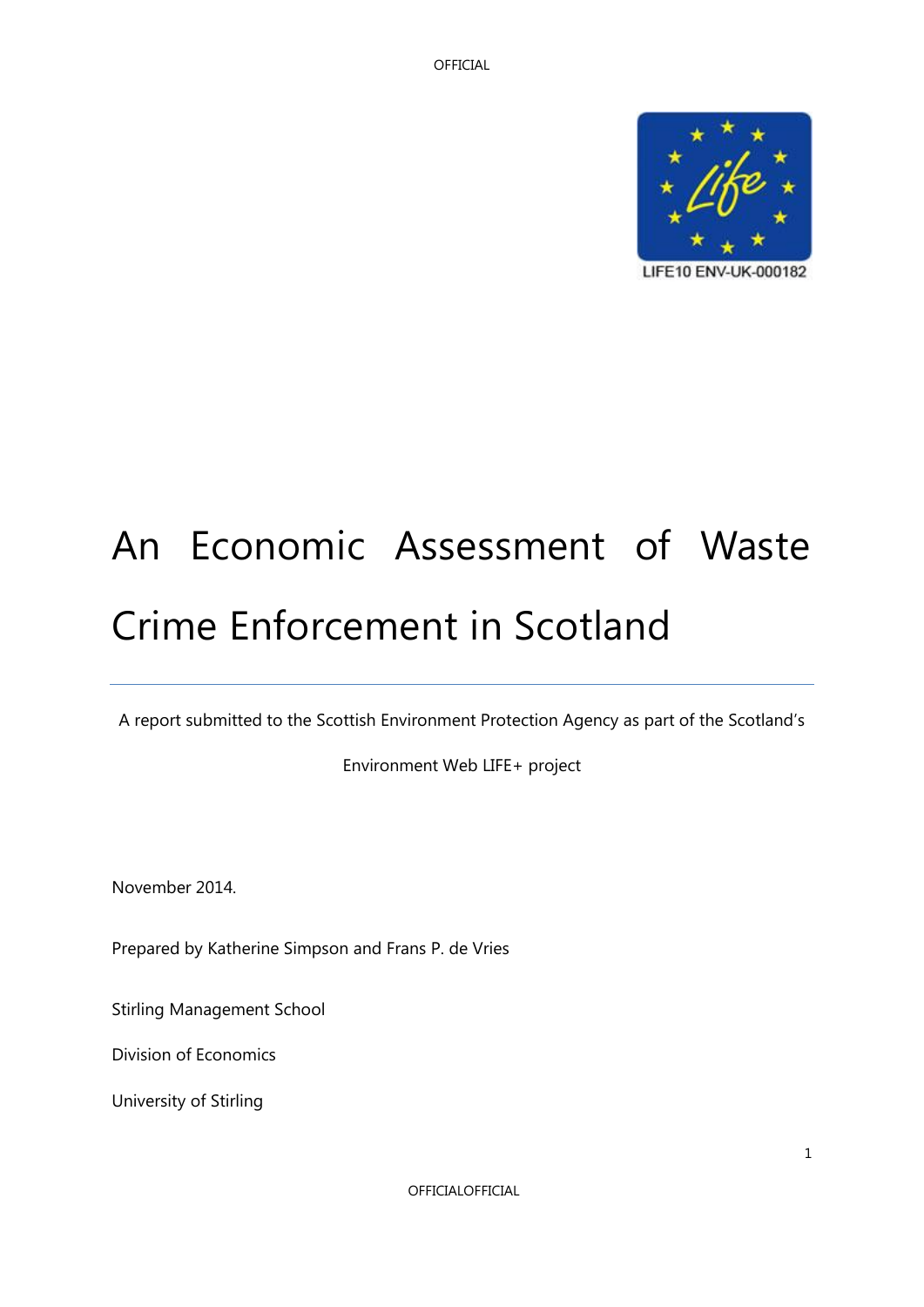OFFICIALOFFICIAL

2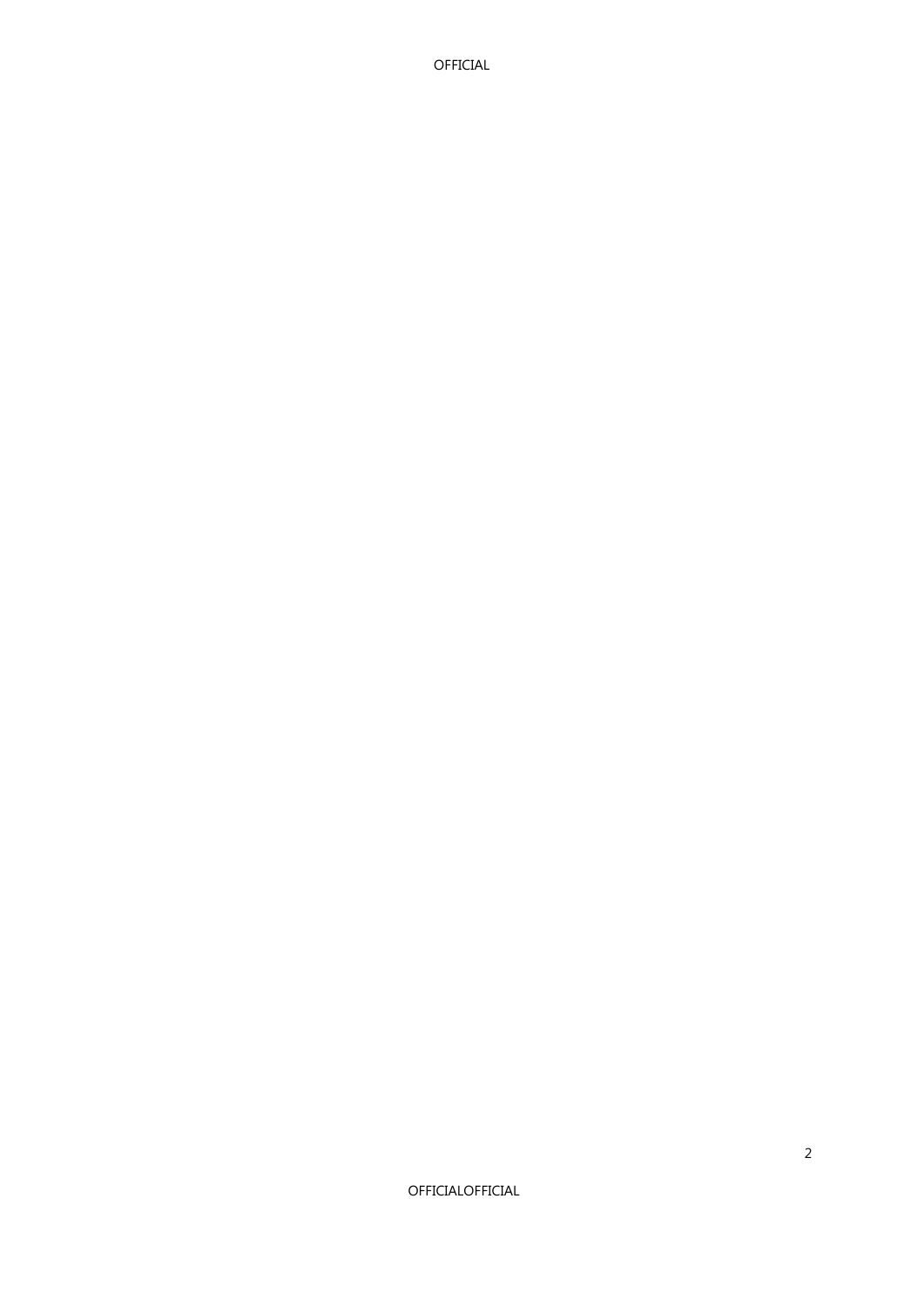## <span id="page-2-0"></span>**Executive Summary**

Environmental crime is the breaking of environmental law by individuals or companies who carry out activities which could have an impact on the environment. Environmental crimes include unlicensed waste operations including transport, storage, treatment and disposal, illegal discharges to the water environment, unauthorised abstractions and illegal emissions to air. In March 2014, Eunomia estimated that waste crime costs the UK economy £567.9 million per year and tax evasion, through the misclassification of waste is thought to cost the HMRC an estimated £157 million per annum. In England and Wales, the Environment Agency spent £17 million tackling waste crime in 2012-2013. With new enforcement powers provided by the Regulatory Reform (Scotland) Act, it is important to understand whether these new powers will be cost-effective and what the likely benefits of increased enforcement are. This report addresses both aspects.

Part 1 of the report provides an introduction to cost-effective and benefit-cost analysis and illustrates how these tools could be applied to compare four enforcement actions for waste crime: inspections, final warning letters, notices and referrals to the Procurator Fiscal. Recommendations include additional reporting of the four enforcement actions and detail of the waste streams affected.

Part 2 of the report applies the benefit-cost analysis method to determine the costs and benefits of waste crime enforcement for three separate Scottish case studies. Applying the Eunomia model developed for waste crime in England and Wales, **the return per pound spent on enforcement and monitoring for three case studies was calculated.** The benefit-cost ratios of 16:1 and 31:1 were significantly higher than the Eunomia ratio of 4:1. These values in the current report offer a different perspective to the Eunomia report, and identify the issues posed by the most serious sites. It is recognised that one of the limitations when applying the Eunomia model to the Scottish case studies is the fact that the waste has remained at the illegal waste site (IWS) has not yet been removed. However, the benefit-cost ratio is still useful and provides an indication of the benefits that accrue from closing the IWS and re-diverting all future waste into the legal waste stream. The fundamental recommendation of this report is to develop a systematic data collection for waste crime enforcement actions. This should include detailed recording of enforcement actions at a given site and significantly more detail on the actual waste at sites and waste streams.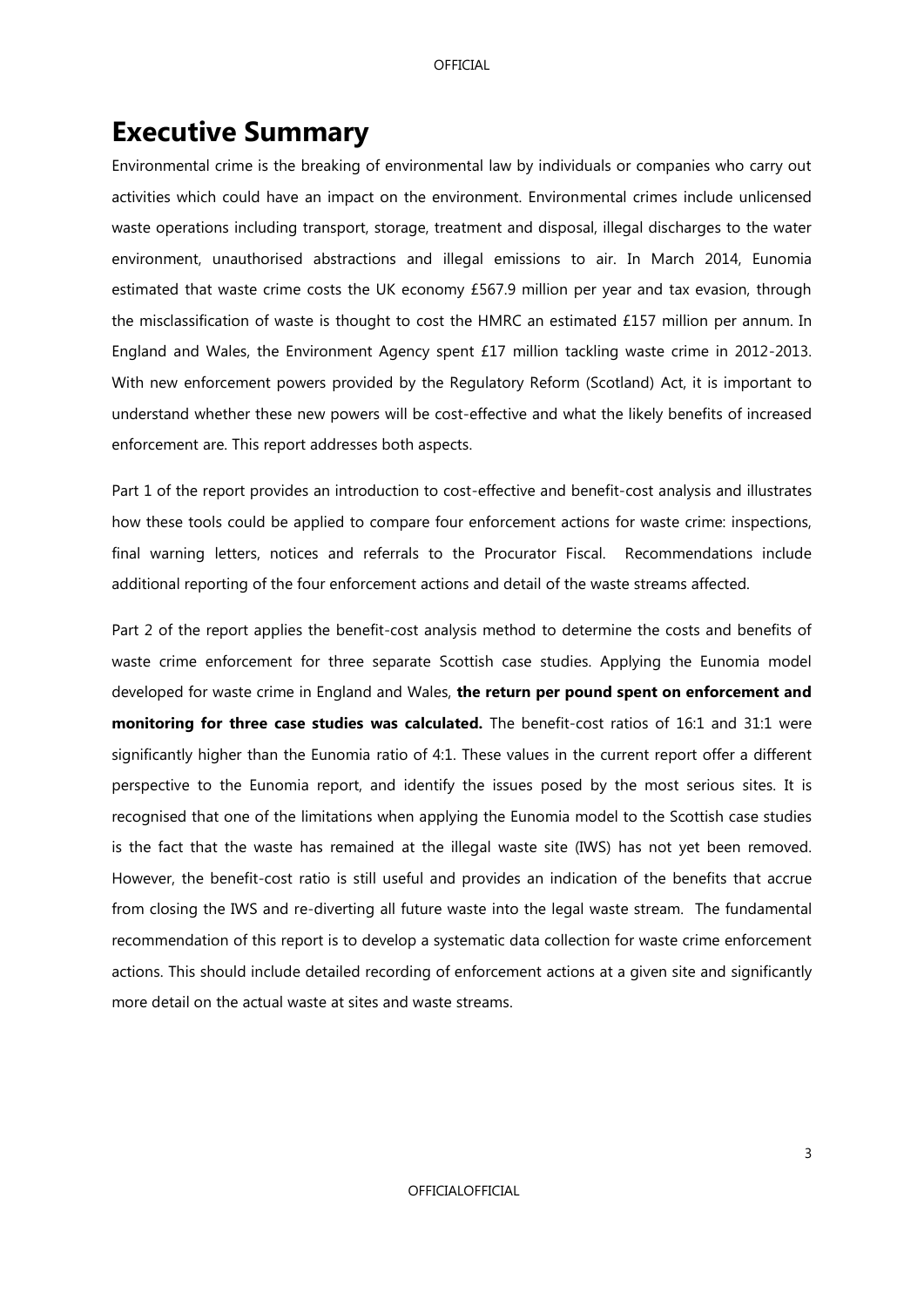|                                     | Case Study 1 | Case Study 2 |
|-------------------------------------|--------------|--------------|
| <b>Government Benefits</b>          | £8,208,683   | £976,327     |
| <b>Business Benefits</b>            | £123,906     | £17,763      |
| <b>Environmental Benefits</b>       | £945,403     | £132,801     |
| Costs                               | £615,856     | £35,793      |
| Government Benefit - Cost Ratio     | 13:1         | 27:1         |
| <b>Overall Benefit - Cost Ratio</b> | 16:1         | 31:1         |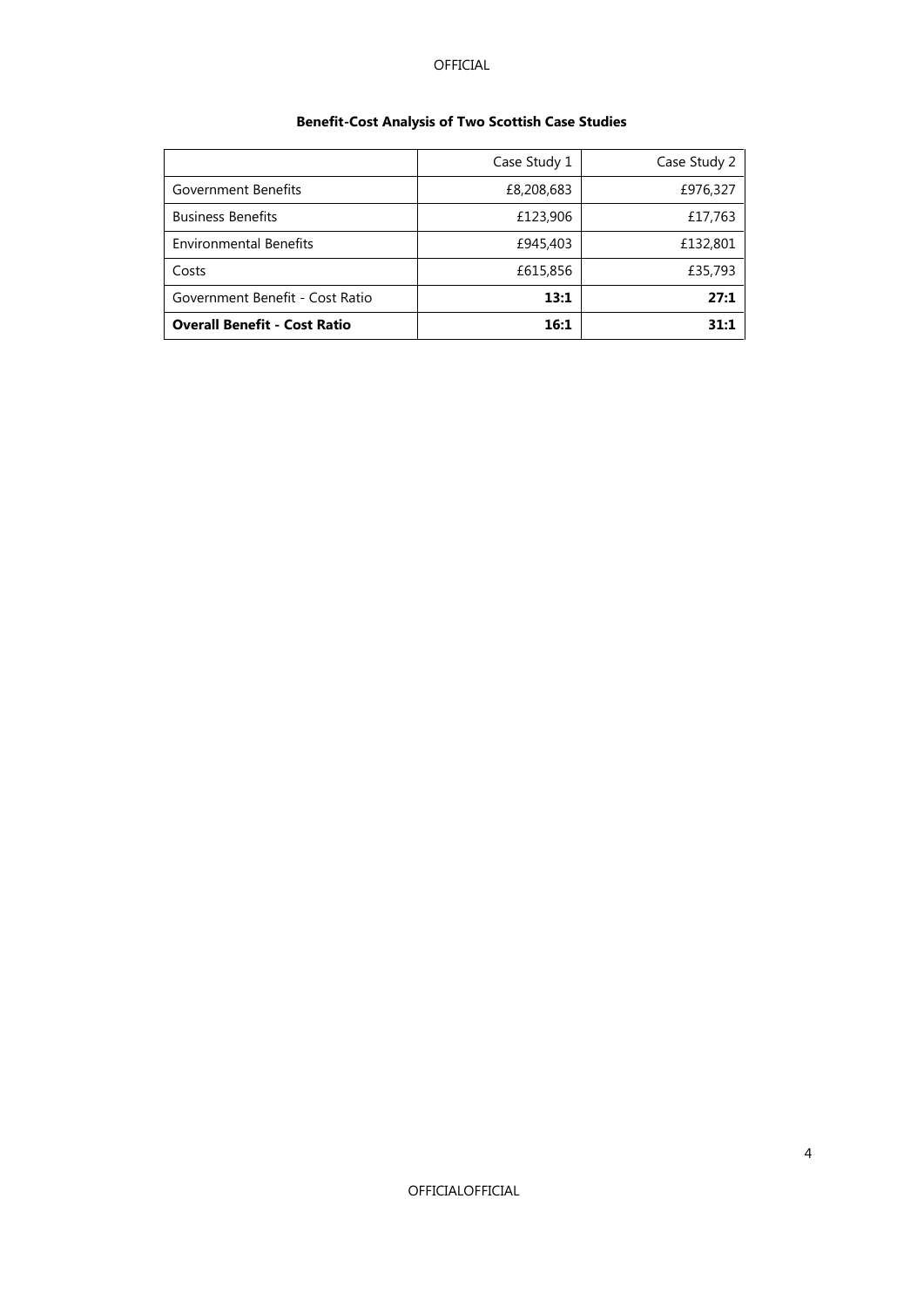# <span id="page-4-0"></span>**Contents**

| $Intraction \, 11 \,$                                                                         |  |
|-----------------------------------------------------------------------------------------------|--|
|                                                                                               |  |
|                                                                                               |  |
|                                                                                               |  |
|                                                                                               |  |
| Part 2: Costs and Benefits of Waste Crime Enforcement in Scotland - Case Study Application 21 |  |
|                                                                                               |  |
|                                                                                               |  |
|                                                                                               |  |
|                                                                                               |  |
|                                                                                               |  |
|                                                                                               |  |
|                                                                                               |  |
|                                                                                               |  |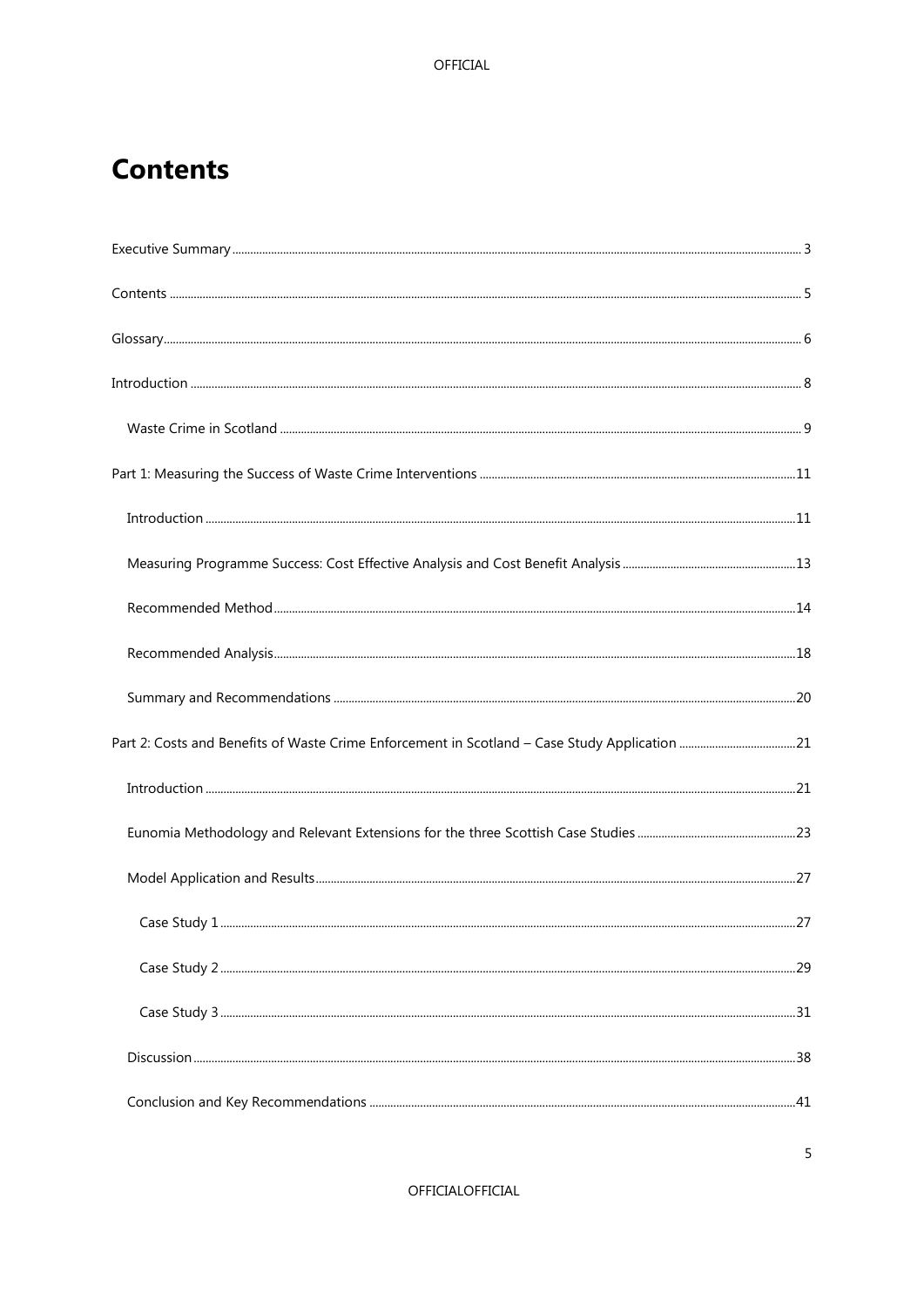## <span id="page-5-0"></span>**Glossary**

**Benefit-cost analysis:** An economic method developed to identify and express in monetary terms all the effects of a proposed policy or project. The analysis involves comparing the total expected cost of each option against the total expected benefits. A benefit-cost ratio is calculated by dividing the expected benefits by expected costs. The ratio can be used to compare different projects to offer an insight into which offers the best rate of return. Whilst it is not intended to be the only basis for decision making, benefit cost analysis can be a valuable aid to policymakers.

**Compliance:** An assessment by SEPA of licence conditions pertaining to licence holders to ensure that the conditions of their licence are being met.

**Cost-effective analysis:** An economic method to compares the relative costs and outcomes of two or more courses of action. Cost-effectiveness analysis is distinct from benefit-cost analysis as it does not assign monetary values to the measure of effect.

Gate fee: This is the charge levied upon a given quantity of [waste](http://en.wikipedia.org/wiki/Waste) received at a waste processing facility. In the case of a [landfill](http://en.wikipedia.org/wiki/Landfill) it is generally levied to offset the cost of opening, maintaining and eventually closing the site. It may also include any [Landfill Tax](http://en.wikipedia.org/wiki/Landfill_tax) which is applicable in the region. The organisation WRAP provides information on Gate Fees in the UK.

**Illegal waste site (IWS):** An illegal waste site (IWS) is a site operating without the appropriate permit for the activity being carried out where multiple loads of waste are deposited, treated, stored or disposed of, and where the activity is, or appears to us to be, taking place in an organised manner.

**Materials recovery facility (MRF):** A Materials Recovery Facility (MRF) is where recyclable materials that are collected from households are sorted into different types using a mixture of manual and automated methods.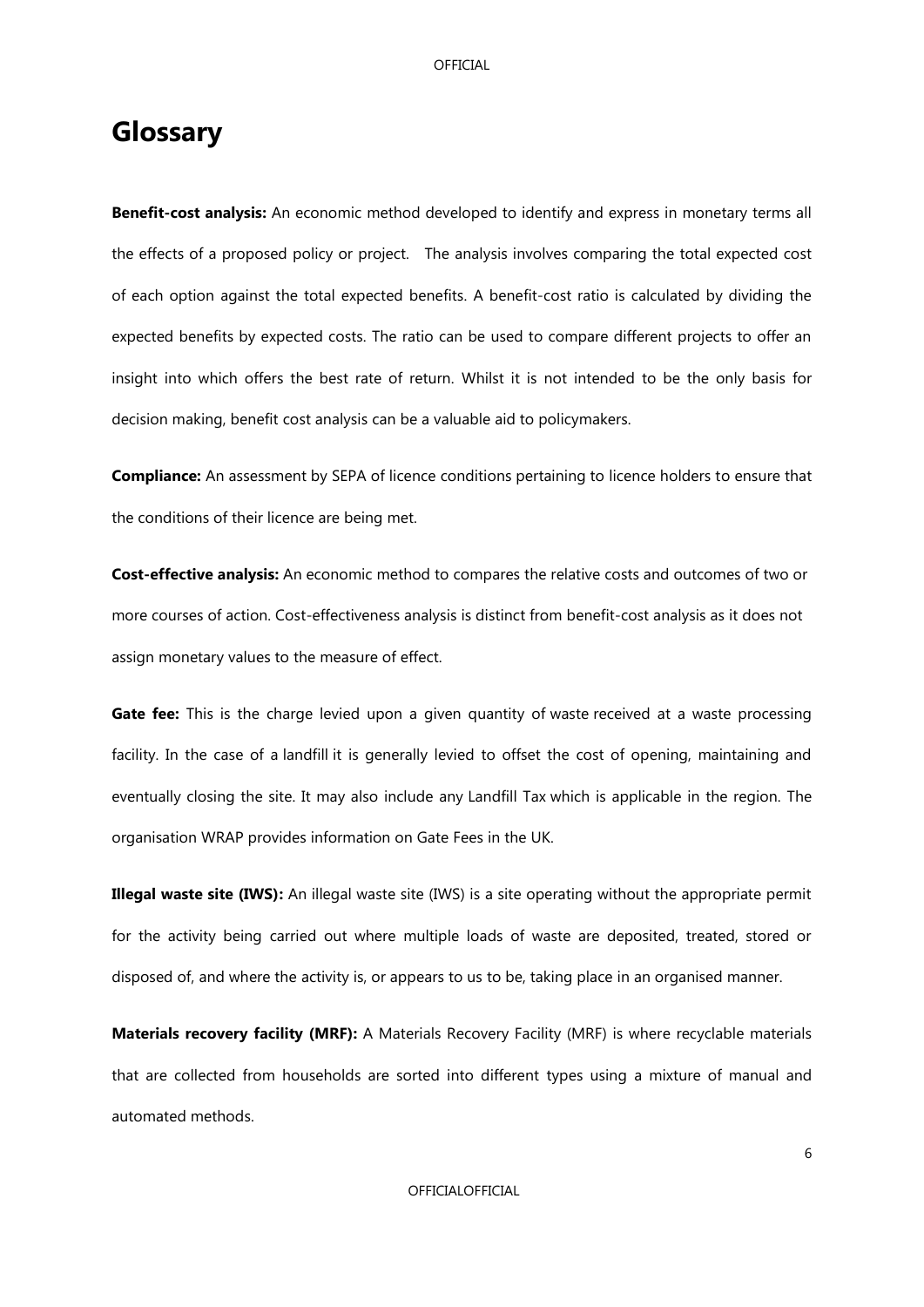**Net Present Value (NPV):** Net present value (NPV) is a calculation used to estimate the value of a project over the project lifetime. The formula for NPV requires knowing the likely amount of time (*t*, usually in years) that cash will be invested in the project, the total length of time of the project (*N*, in the same unit of time as (*t*), the interest rate (*i*). The HM Treasury Green Book recommends a discount rate of 3.5% to be applied when calculating NPV.

**Sensitivity analysis:** This is used to determine how different values of an independent variable will impact a particular dependent variable under a given set of assumptions. Independent variables may include the discount rate, interest rate and project timescale.

Waste crime: An act or omission which directly or indirectly damages the environment (or has the potential to damage the environment) and which constitutes a breach of criminal law.

**Waste stream:** The waste stream is the complete flow of waste from domestic or industrial areas through to final disposal.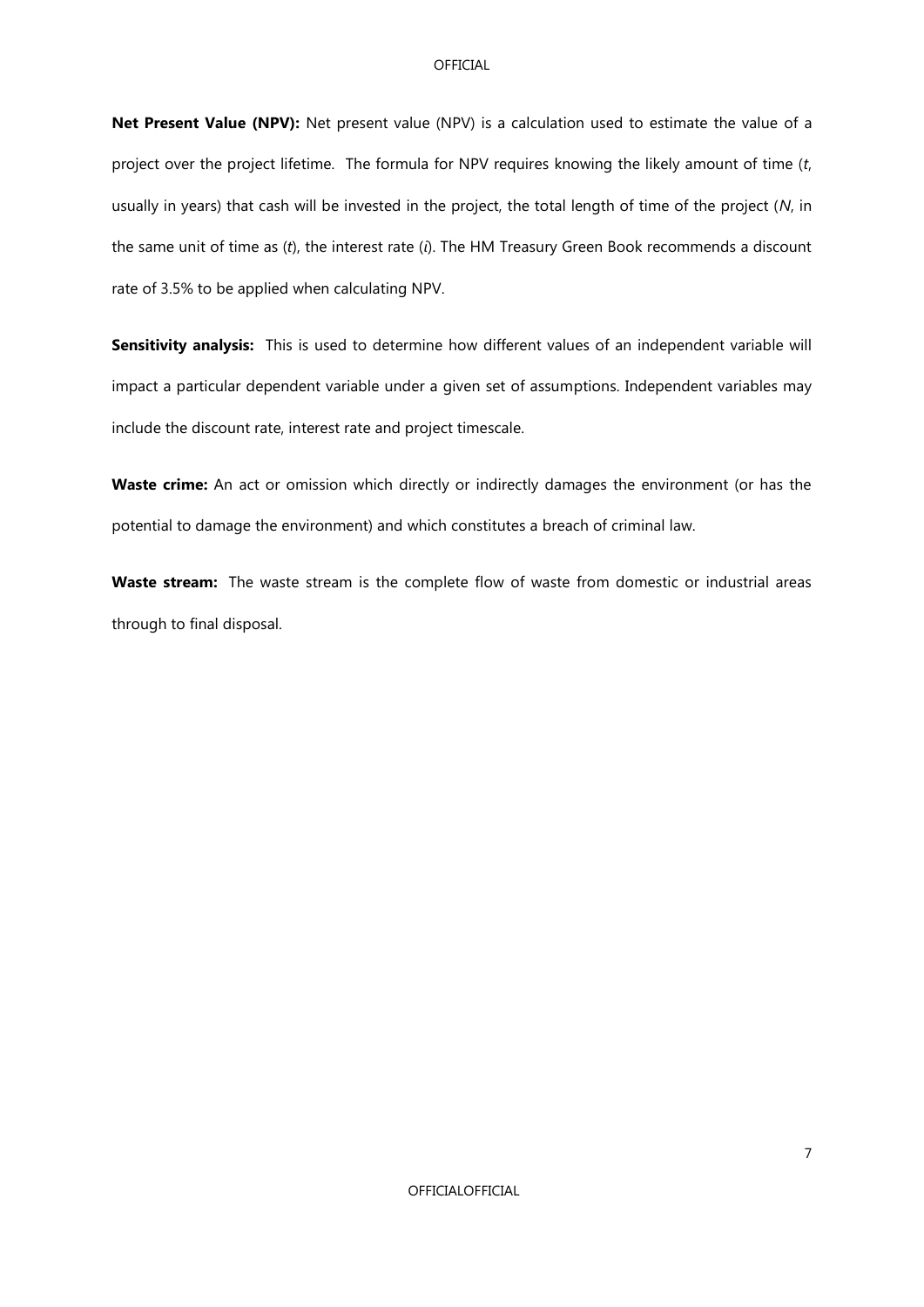## <span id="page-7-0"></span>**Introduction**

Environmental crime is the breaking of environmental law by individuals or companies who carry out activities which could have an impact on the environment. Environmental crimes include unlicensed waste operations including transport, storage, treatment and disposal, illegal discharges to the water environment, unauthorised abstractions and illegal emissions to air<sup>1</sup>. Illegal waste crime operations include: illegal landfill sites; unlicensed skip hire operators; large scale and persistent dumping of waste; unlawful collection, storage and breaking of scrap cars; unauthorised collection, storage and export of waste electrical and electronic equipment. Waste sites are defined as illegal if they do not have a permit or meet other legal requirements. Breaching these requirements can lead to pollution and nuisance and companies can be fined for this; for example in 2012 one firm was fined £10,500 for failing to stop offensive odours that were detected off-site<sup>2</sup>. Permits are issued by the national regulator and charges cover the costs of issuing and regulating the permits.

In March 2014, Eunomia estimated that waste crime costs the UK economy £567.9 million per year<sup>3</sup>. Operating an illegal waste site (IWS) has many financial benefits for the criminal including lack of licensing costs, landfill specific costs, remediation costs and tax evasion. Tax evasion, through the misclassification of waste, is thought to be a significant source of revenue loss for the HMRC, with an estimated £157 million lost per annum in the UK<sup>4</sup>. Other losses to the HMRC include Corporation Tax

 $\overline{a}$ 

<sup>&</sup>lt;sup>1</sup> SEPA (2013) SEPA Enforcement Report 2012-2013. Online:

http://www.sepa.org.uk/about\_us/publications/enforcement\_reports.aspx. Accessed 12/20/2014.

 $2$  SEPA (2013) SEPA Enforcement Report 2012-2013. Online:

http://www.sepa.org.uk/about\_us/publications/enforcement\_reports.aspx. Accessed 12/20/2014.

<sup>&</sup>lt;sup>3</sup> Eunomia (2014) Waste Crime, Tackling Britain's Dirty Secret. Online:

http://www.esauk.org/esa\_reports/ESAET\_Waste\_Crime\_Tackling\_Britains\_Dirty\_Secret\_LIVE.pdf. Accessed 12/10/2014.

<sup>4</sup> Eunomia (2014) Waste Crime, Tackling Britain's Dirty Secret. Online:

http://www.esauk.org/esa\_reports/ESAET\_Waste\_Crime\_Tackling\_Britains\_Dirty\_Secret\_LIVE.pdf. Accessed 12/10/2014.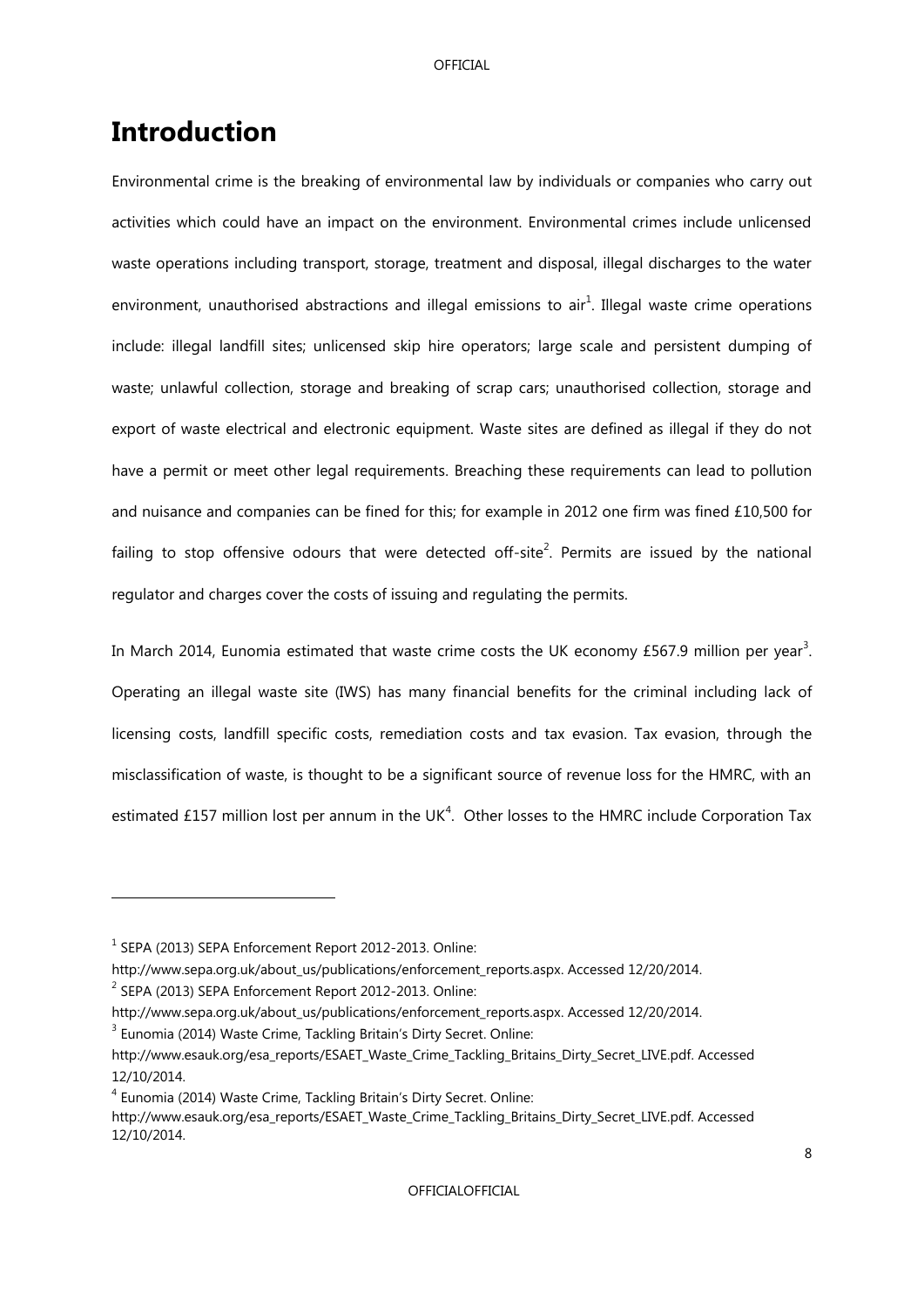and employment related contributions. Waste crime can also create uncertainty for legal operators due to reduced gate fees and, subsequently, loss of revenue and profit.

#### <span id="page-8-0"></span>**Waste Crime in Scotland**

 $\overline{a}$ 

The Scottish Environment Protection Agency (SEPA) is the national regulator and responsible for ensuring compliance with environmental legislation. For the 2013/2014 financial year, SEPA estimated the financial benefit for waste crime criminals was £27 million<sup>5</sup>. Further to this, it is estimated that 20% of serious organised crime groups are related to the waste sector, based on licensing data and SEPA case reporting<sup>6</sup>. At the start of 2014 a new Waste Crime Team within SEPA was launched to lead investigations directed at tackling the most serious offenders, working in partnership with law enforcement agencies (e.g. Police Scotland) to identify and disrupt serious waste crime, including that associated with organised crime, identified within the waste sector.

In England and Wales the Environment Agency spent £17 million tackling waste crime in 2012-2013 and it is important to understand whether this spending effort is effective at reducing waste crime. In 2014, Eunomia estimated that the 10 year benefit to cost ratio associated with tackling waste crime is between 4:1 and 6:1 (using Environment Agency data).

<sup>&</sup>lt;sup>5</sup> SEPA (2014) Justice Committee -Environmental crime and serious organised crime. [Online] Accessed 15/12/2014.

http://www.scottish.parliament.uk/S4\_JusticeCommittee/Inquiries/EC3\_SEPA.pdf

<sup>&</sup>lt;sup>6</sup> SEPA (2014) Justice Committee - Environmental crime and serious organised crime. [Online] Accessed 15/12/2014.

http://www.scottish.parliament.uk/S4\_JusticeCommittee/Inquiries/EC3\_SEPA.pdf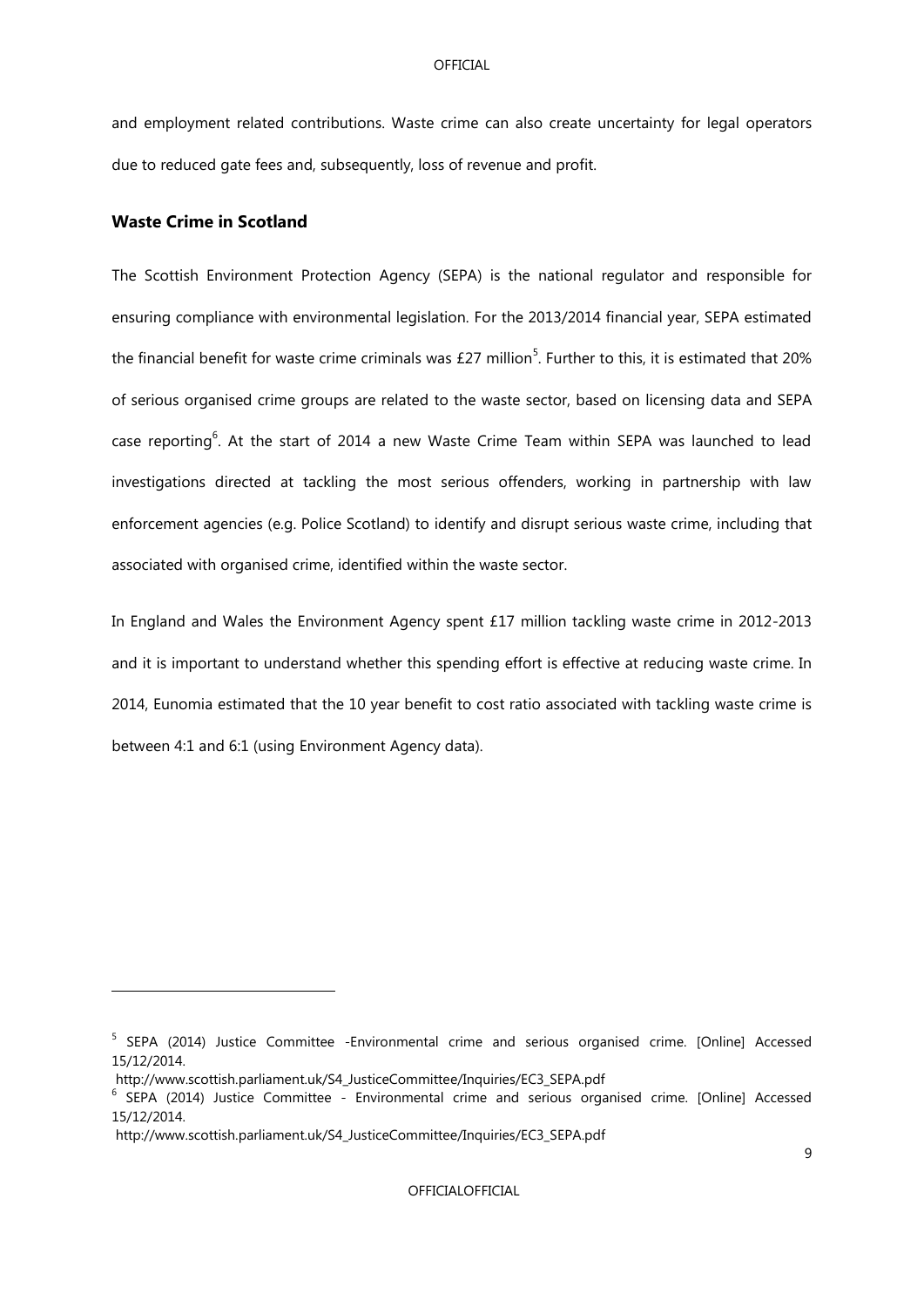#### **Report Aims**

With new enforcement powers provided by the Regulatory Reform (Scotland) Act 2014, it is important to understand whether these new powers will be cost-effective and what the likely benefits are.

- Part 1 of this report provides an introduction to cost-effective and benefit-cost analysis and how these tools could be applied to compare four regulatory actions for waste crime: site inspections, warning letters, notices and referrals to the Procurator Fiscal.
- Part 2 of the report applies the benefit-costs analysis method to determine the costs and benefits of waste crime enforcement for three separate case studies. To foster transparency in and transferability of cost-effectiveness analyses in the future, this also includes recommendations for improving data collection and reporting by SEPA.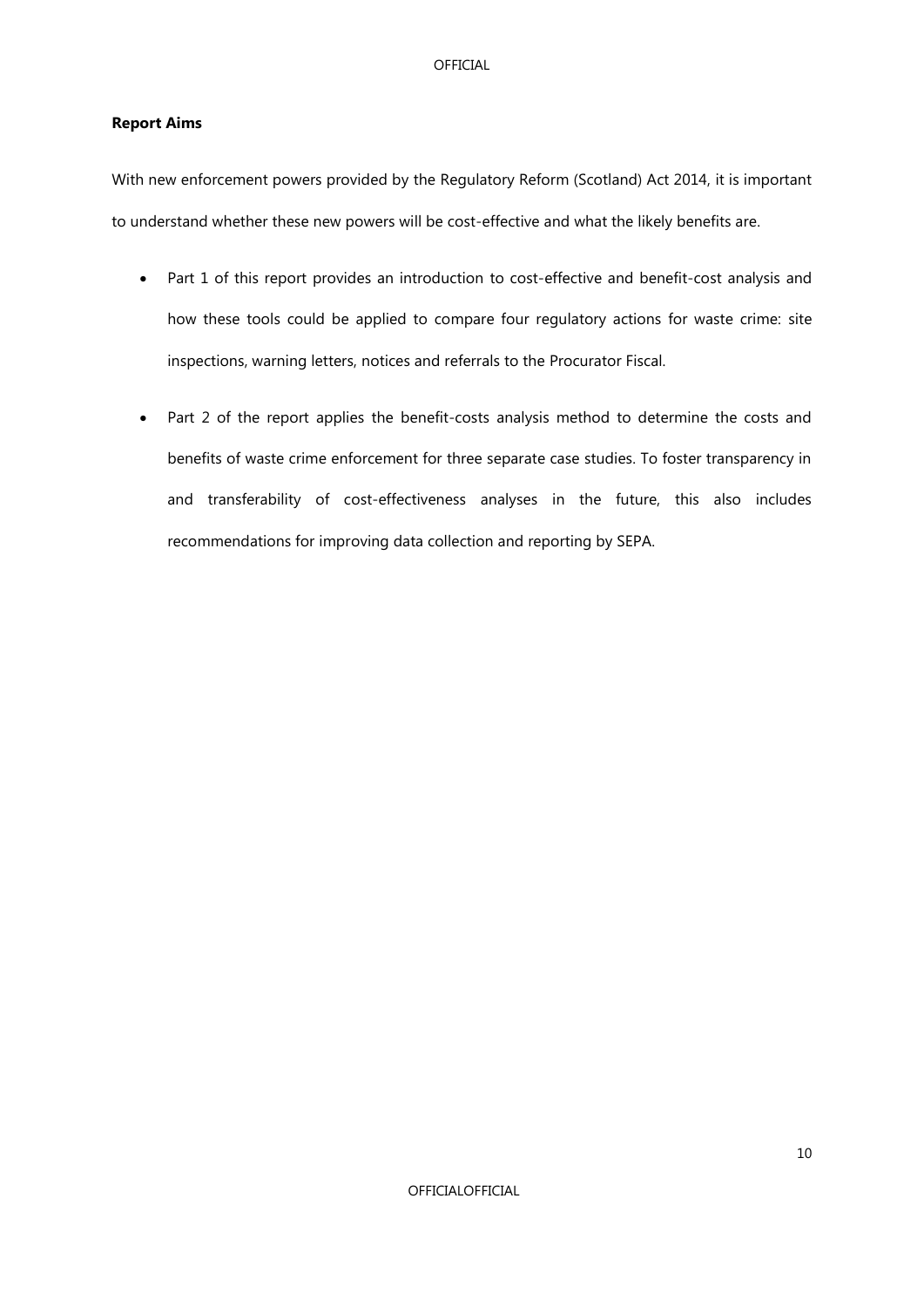# <span id="page-10-0"></span>**Part 1: Measuring the Success of Waste Crime Interventions**

#### <span id="page-10-1"></span>**Introduction**

 $\overline{a}$ 

The Scottish Environment Protection Agency (SEPA) is responsible for issuing licenses to waste management sites. The majority of waste management sites are licensed under the 1994 Waste Management Licensing Regulations. The objective of the waste management licensing system is to ensure that waste management facilities do not cause pollution of the environment, cause harm to human health or become seriously detrimental to the amenities of the locality<sup>7</sup>. From the regulator's perspective, tax does not currently feature in compliance assessment.

SEPA is an enabling organisation and will seek, according to its policy, to engage, encourage and inform so as to encourage compliance. Where appropriate, however, enforcement will be elevated through a number of stages. Where breaches of the law arise, SEPA will undertake enforcement action in a proportionate manner. In pursuing compliance with environmental legislation, SEPA may use a variety of tools including<sup>8</sup>:

- *Discussion*: Advice may be given on compliance with environmental legislation at meetings and in subsequent written correspondence.
- *Advisory/ warning letters:* These letters are often issued to require action following a site visit where environmental harm can be prevented.

<sup>7</sup> SEPA. Waste Management Licence Application Forms [Online]

[http://www.sepa.org.uk/waste/waste\\_regulation/application\\_forms/waste\\_management\\_licence.aspx](http://www.sepa.org.uk/waste/waste_regulation/application_forms/waste_management_licence.aspx) . Accessed 21/10/2014.

<sup>8</sup> SEPA. SEPA Policy Statement on Enforcement Polic Number 5 [Online]

[http://www.sepa.org.uk/about\\_us/policies.aspx.](http://www.sepa.org.uk/about_us/policies.aspx) Accessed 21/10/2014.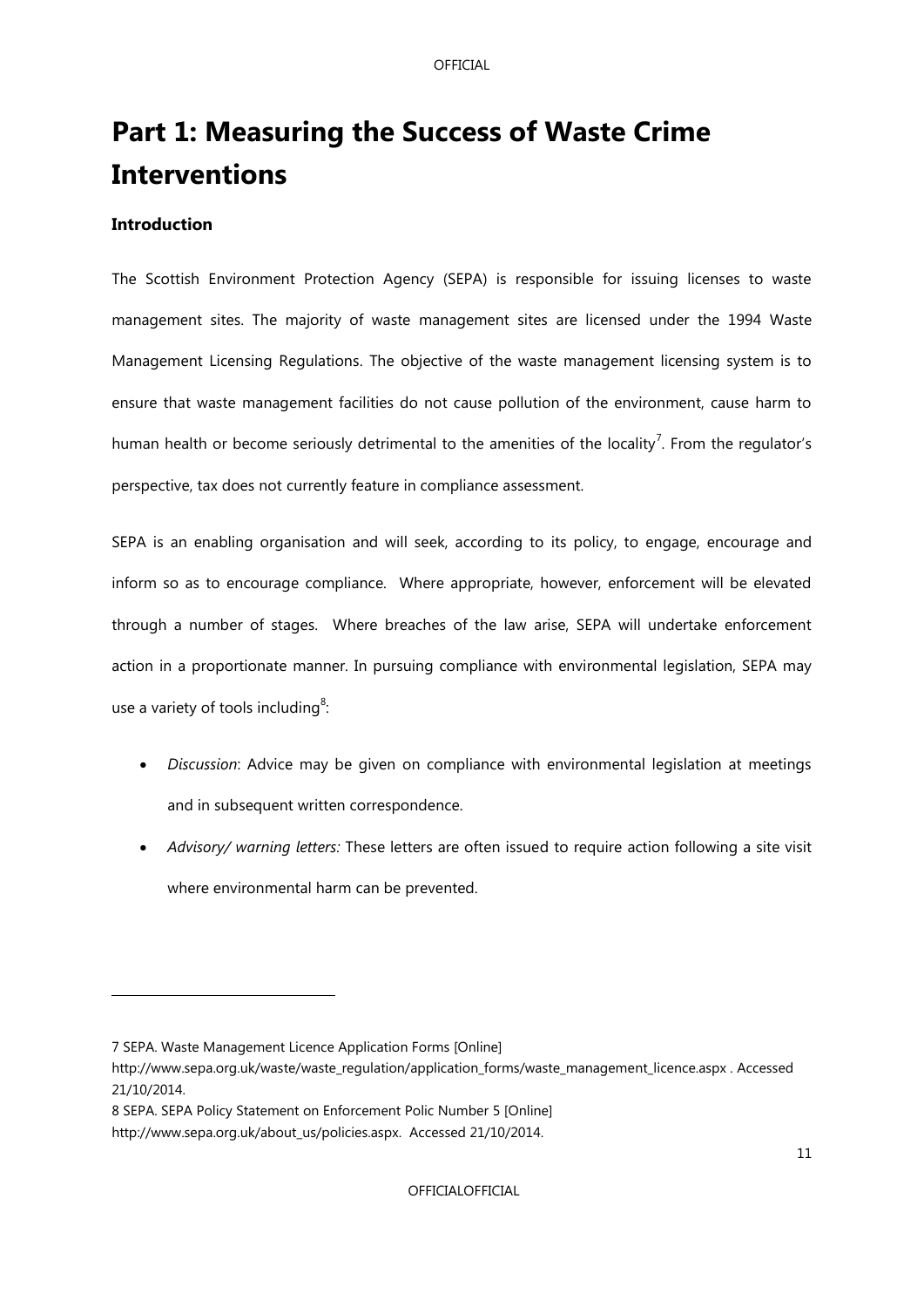- *Final warning letters*: These letters are used when there is an obvious breach of environmental legislation or licence conditions which requires immediate action or where there are repetitive breaches of environmental legislation or licence conditions.
- *Notices*: A formal notice may be served by SEPA that requires compliance.
- *Referrals to the Procurator Fiscal*: SEPA can recommend to a Procurator Fiscal that a case be brought. Prosecution will be recommended only where it can be justified in order to punish offenders, to avoid a recurrence and/or to encourage improved compliance with the law.

Table 1 provides an overview of regulatory actions for waste crime in Scotland between 2009 and 2013. The number of referrals to the Procurator Fiscal remained relatively stable over time, although there was a small decrease in the number of convictions in 2012-2013. Total and average fines vary from year to year. As noted in the SEPA 2012-2013 enforcement report, the figures tend to fluctuate each year, which make it difficult to reach a conclusion on cause and effect<sup>9</sup>.

|                                           | 2009-2010 | 2010-2011 | 2011-2012 | 2012-2013 |
|-------------------------------------------|-----------|-----------|-----------|-----------|
| <b>Referrals to the Procurator Fiscal</b> | 16        | 17        | 20        | 21        |
| <b>Notices</b>                            | 37        | 34        | 56        | 47        |
| <b>Warning Letters</b>                    | 58        | 68        | 74        | 42        |
| <b>Convictions</b>                        | 18        | 13        | 13        | q         |
| <b>Total Fines</b>                        | £42,602   | £109,930  | £42,251   | £220,402  |
| <b>Average Fine</b>                       | £2,506    | £10,993   | £3,841    | £31,486   |

**Table 1: Summary of regulatory actions for waste crime in Scotland 2009 – 2013<sup>10</sup>**

 $\overline{a}$ 

<sup>9</sup> SEPA (2013) SEPA Enforcement Report 2012-2013. Online:

[http://www.sepa.org.uk/about\\_us/publications/enforcement\\_reports.aspx.](http://www.sepa.org.uk/about_us/publications/enforcement_reports.aspx) Accessed 12/20/2014.

<sup>10</sup> Table compiled from SEPA enforcement reports readily available online. SEPA. SEPA Enforcement Reports. [Online] [http://www.sepa.org.uk/about\\_us/publications/enforcement\\_reports.aspx](http://www.sepa.org.uk/about_us/publications/enforcement_reports.aspx) Accessed 21/10/2014.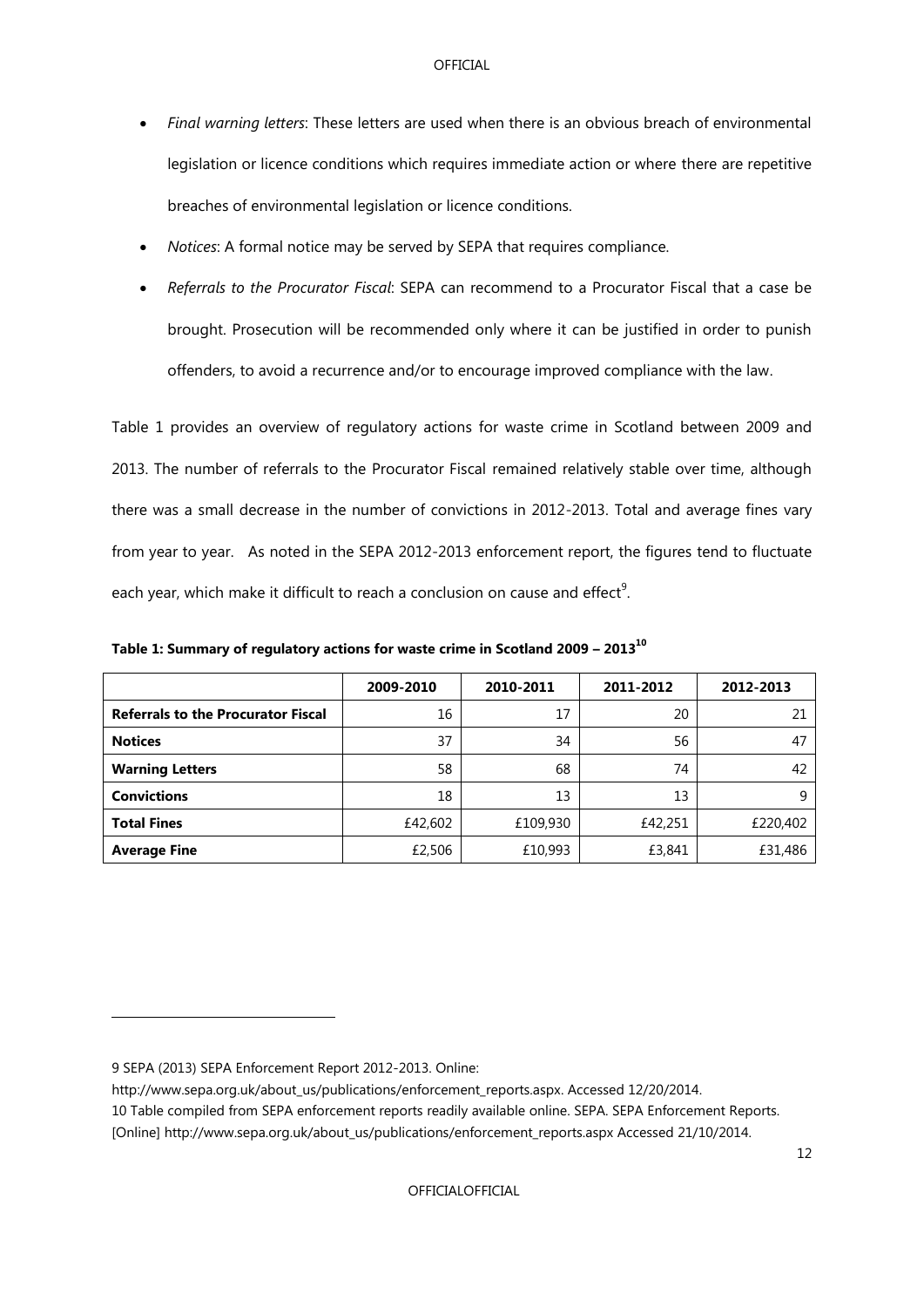It is crucial for SEPA to understand the cost-effectiveness associated with the four regulatory tools ― inspections, final warning letters, notices and referrals to the Procurator Fiscal ― and to determine whether they are having a higher dividend return compared to the costs invested in waste crime monitoring and enforcement. **The aim of Part 1 of this report is to recommend a data collection strategy and method to assess the relative cost-effectiveness for a variety of regulatory actions against waste crime in Scotland.** 

#### <span id="page-12-0"></span>**Measuring Programme Success: Cost - Effective Analysis and Benefit - Cost Analysis**

Two of the most common approaches for programme evaluation are cost-effectiveness analysis and benefit-cost analysis. Cost-effective analysis considers the different cost inputs to produce a specific outcome or set of outcomes. The project which produces the preferred outcome at the lowest cost is considered the most desirable from a cost-effective analysis perspective. For example, if the objective is to determine the cost per pollution incident avoided (cost per outcome) the calculation would require a quantification of the cost and volume of inputs required to result in the avoidance of the pollution incident. Examples of inputs include site inspections and associated staff costs. For comparisons between alternate waste crime interventions, the interventions must share a common outcome and be measured on a common basis.

Benefit-cost analysis extends cost-effective analysis by attaching monetary values to the outcomes of a programme. After the cost of inputs and benefits of the outcome have been quantified in monetary terms, a comparison of alternate interventions can be made. The result is expressed in terms of a benefit-cost ratio which is calculated by dividing the monetary value of outcomes by the monetary value of the input costs.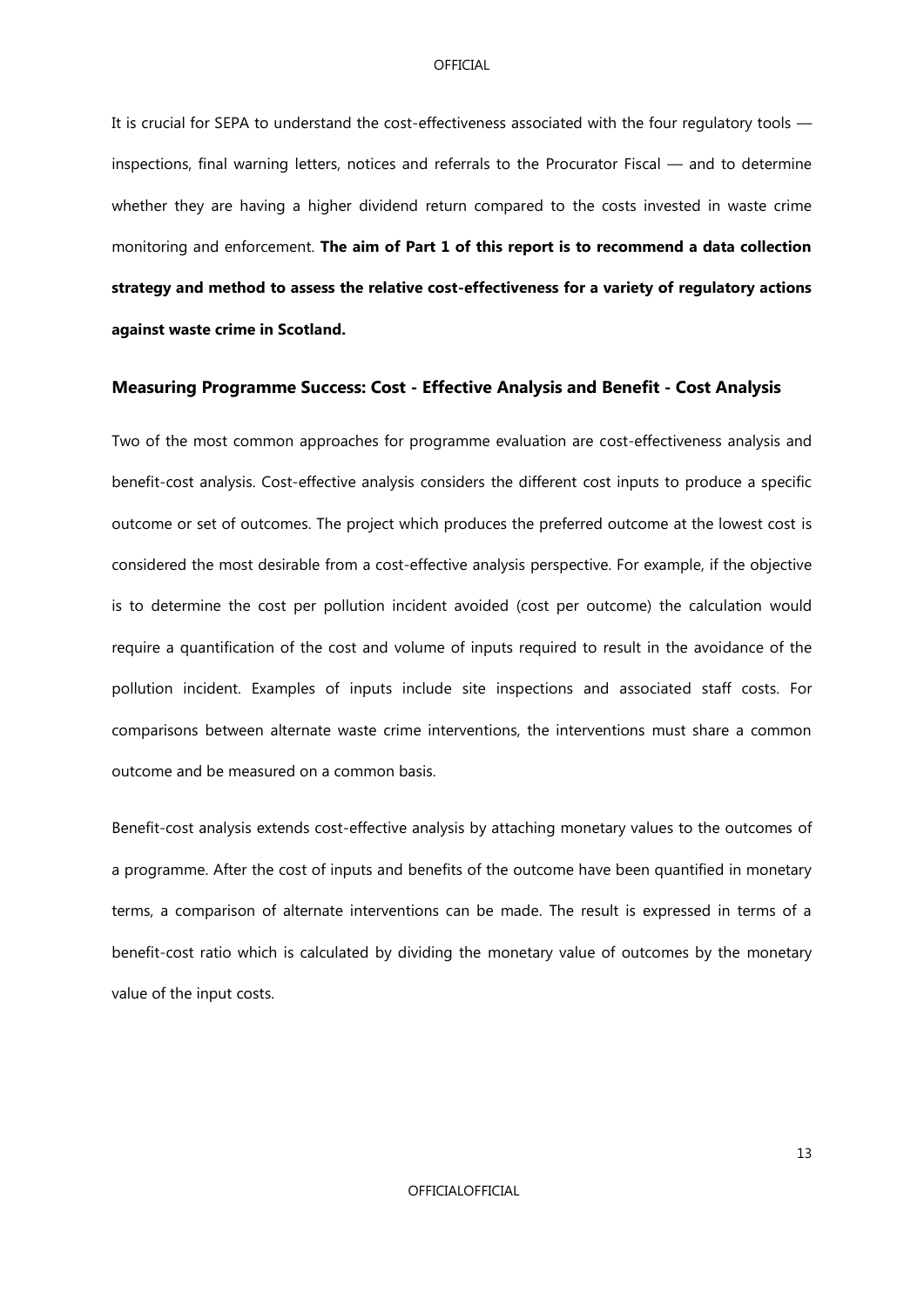#### <span id="page-13-0"></span>**Recommended Method**

**The focus of this methodology is to outline a robust data collection strategy for waste crime interventions that allows a cost-effective analysis to be undertaken at a later date.** Measurement of programme success based on outcomes can be considered robust as long as these outcomes can be quantified and compared to a baseline position. The establishment of a baseline position is one of the most fundamental components of being able to measure the impact of an intervention as actions move from the baseline (or current) position to the outcome. *"Where financial impact is being used as a measurement of success or cost effectiveness, data on costs needs to be collected in a systematic way as to enable comparisons to be made at the evaluation stage"<sup>11</sup> .* The recommended data collection process for future cost-effective analysis is detailed in Table 2.

First and foremost, a clear understanding of the regulatory process is required in order to determine the input cost and direct outcomes for each regulatory action. Sites are first inspected by SEPA where they will be deemed to be compliant or non-compliant within the relevant licensing conditions. Where sites are compliant no further action is taken. If sites are deemed to be non-compliant sites will first receive warning letters, followed by statutory notices and if they choose to remain non-compliant the case can be referred to the Procurator Fiscal. Only at the point of conviction do non-compliant sites face being fined. For letters and notices there is no fine if the site chooses to continue to be noncompliant, but sites will face a cost of cleaning up their operations (environmental limit cases) or will have to improve their reporting or plant infrastructure (management cases). It is worth noting that in the case of severe crimes, a referral to the Procurator Fiscal will be the starting point for regulatory

 $\overline{a}$ 

 $11$  DG Environment (2000) A Study on the Economic Valuation of Environmental Externalities from Landfill Disposal and Incineration of Waste. [Online]

http://ec.europa.eu/environment/waste/studies/pdf/econ\_eva\_landfill\_report.pdf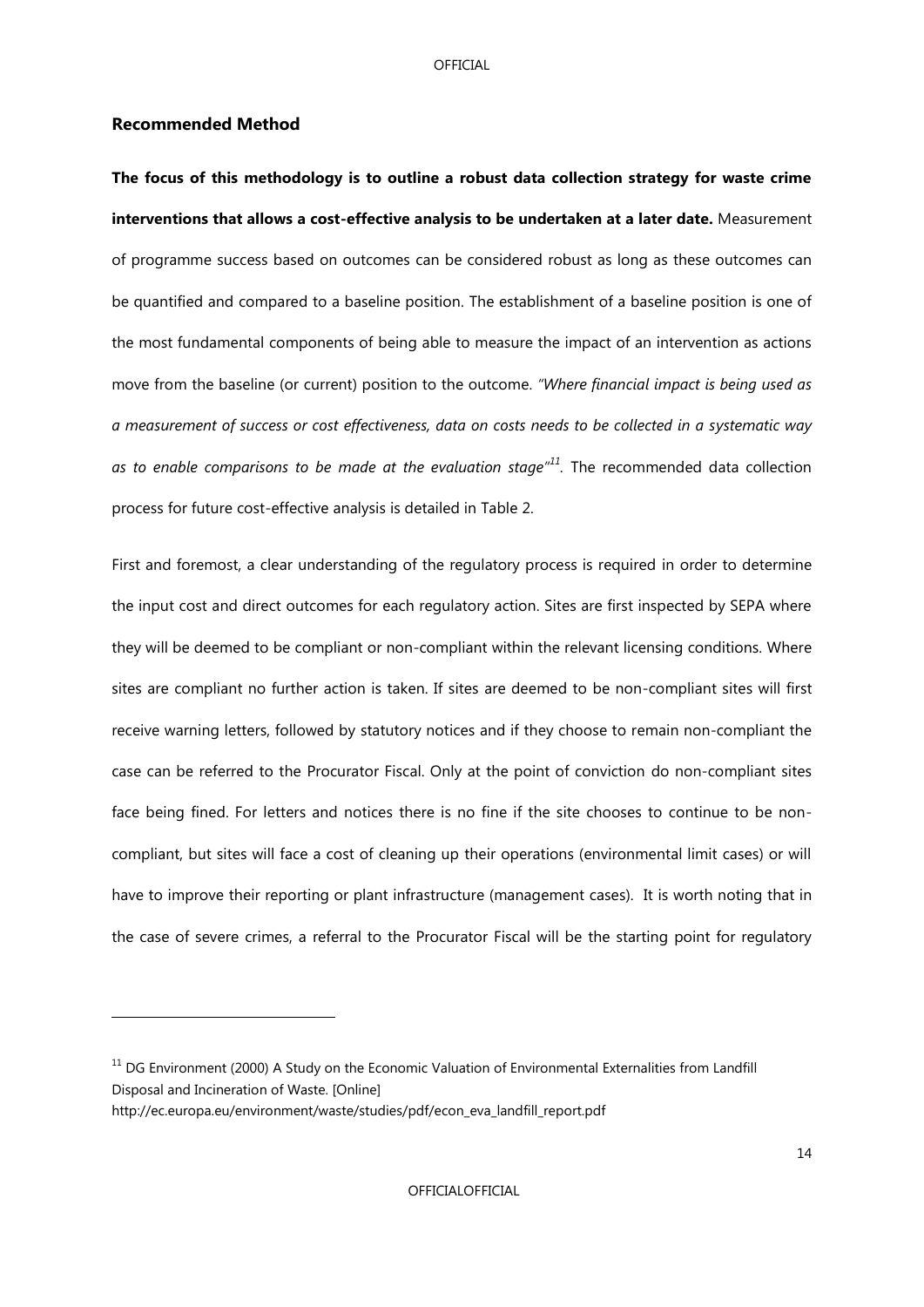action. Additionally, from 2015, SEPA will have new powers under the Regulatory Reform Act to issue monetary penalties rather than engage in the enforcement process outlined in this section.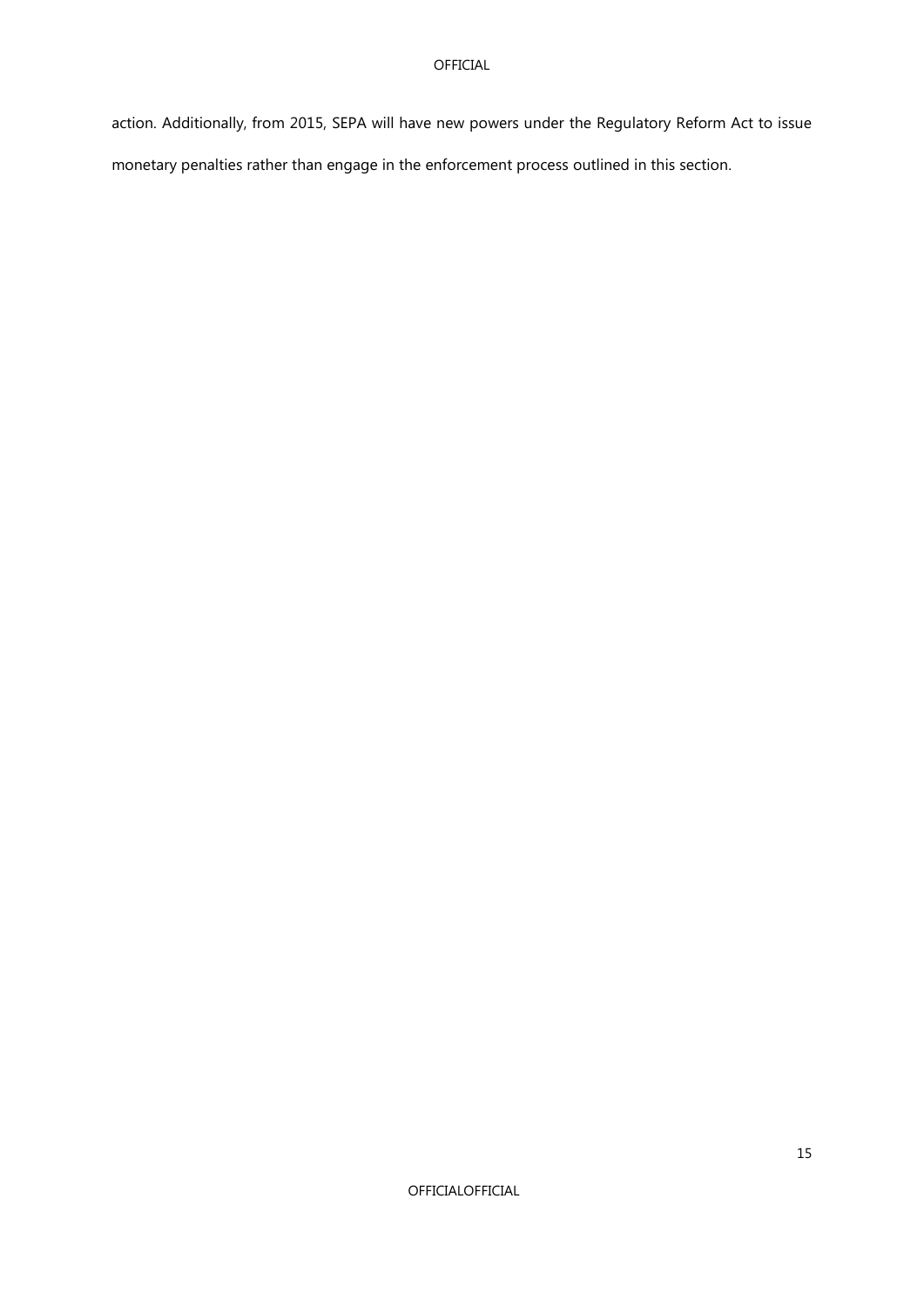#### **Table 2: Data collection requirements**

| <b>Regulatory Action</b>         | Summary                                                                                                                                                                                                                                                                                                                                                                                                                                                                                                                                                                                  | <b>Data Required</b>                                                                                                                                                                                                                                                                                                                                                                                                                                                                                                                                                                                                                                                                        |  |
|----------------------------------|------------------------------------------------------------------------------------------------------------------------------------------------------------------------------------------------------------------------------------------------------------------------------------------------------------------------------------------------------------------------------------------------------------------------------------------------------------------------------------------------------------------------------------------------------------------------------------------|---------------------------------------------------------------------------------------------------------------------------------------------------------------------------------------------------------------------------------------------------------------------------------------------------------------------------------------------------------------------------------------------------------------------------------------------------------------------------------------------------------------------------------------------------------------------------------------------------------------------------------------------------------------------------------------------|--|
| Stage 1: Inspection              | The starting point of the regulatory process is inspection. In<br>2013/2014 SEPA conducted 3174 visits and some sites are visited<br>more often than others, especially if compliance is poor. Each site is<br>assessed at the beginning of the year and has a predetermined<br>number of inspections allocated against it. The benefits to SEPA of a<br>compliant site are the avoided costs associated with poor<br>environmental management and pollution incidents. The costs to<br>SEPA are those associated with the site inspections, for example staff<br>time and vehicle hire. | The number of sites which were inspected, the date of inspection and the<br>outcome of inspection (compliant or not). In the case of non-compliance<br>what was the reason. Additional information on why the site was chosen<br>to be visited (if visited more than once) or if it was visited randomly.<br>The amount of waste and waste stream type (i.e. landfill inert or non-inert,<br>recyclable etc) for each site.<br>Total costs associated with inspecting the sites (divided into those sites<br>$\bullet$<br>which were compliant and non-compliant).                                                                                                                          |  |
| Stage 2: Final<br>warning letter | Following inspection, non-compliant sites will receive a warning letter.<br>At this point the firm can either choose to become compliant or<br>choose to ignore the letter and receive a statutory notice. Benefits to<br>SEPA would be the firm becoming compliant and the avoided costs<br>associated with the compliance. Costs include time and staff costs of<br>issuing the notice.                                                                                                                                                                                                | The number of sites which received a final warning letter, date the warning<br>letter was received, the outcome of the letter (return to compliance or not)<br>and what type of incident the letter was in relation to (pollution or<br>management breach).<br>The amount of waste and waste stream type (i.e. landfill inert or non-inert,<br>$\bullet$<br>recyclable etc) for each site.<br>Total costs associated with issuing the final warning letter for each site.<br>$\bullet$<br>An estimate of the time it took from the site from receiving the final<br>warning letter to it becoming compliant.<br>An assessment of the impact arising from the breach in licensing e.g. scale |  |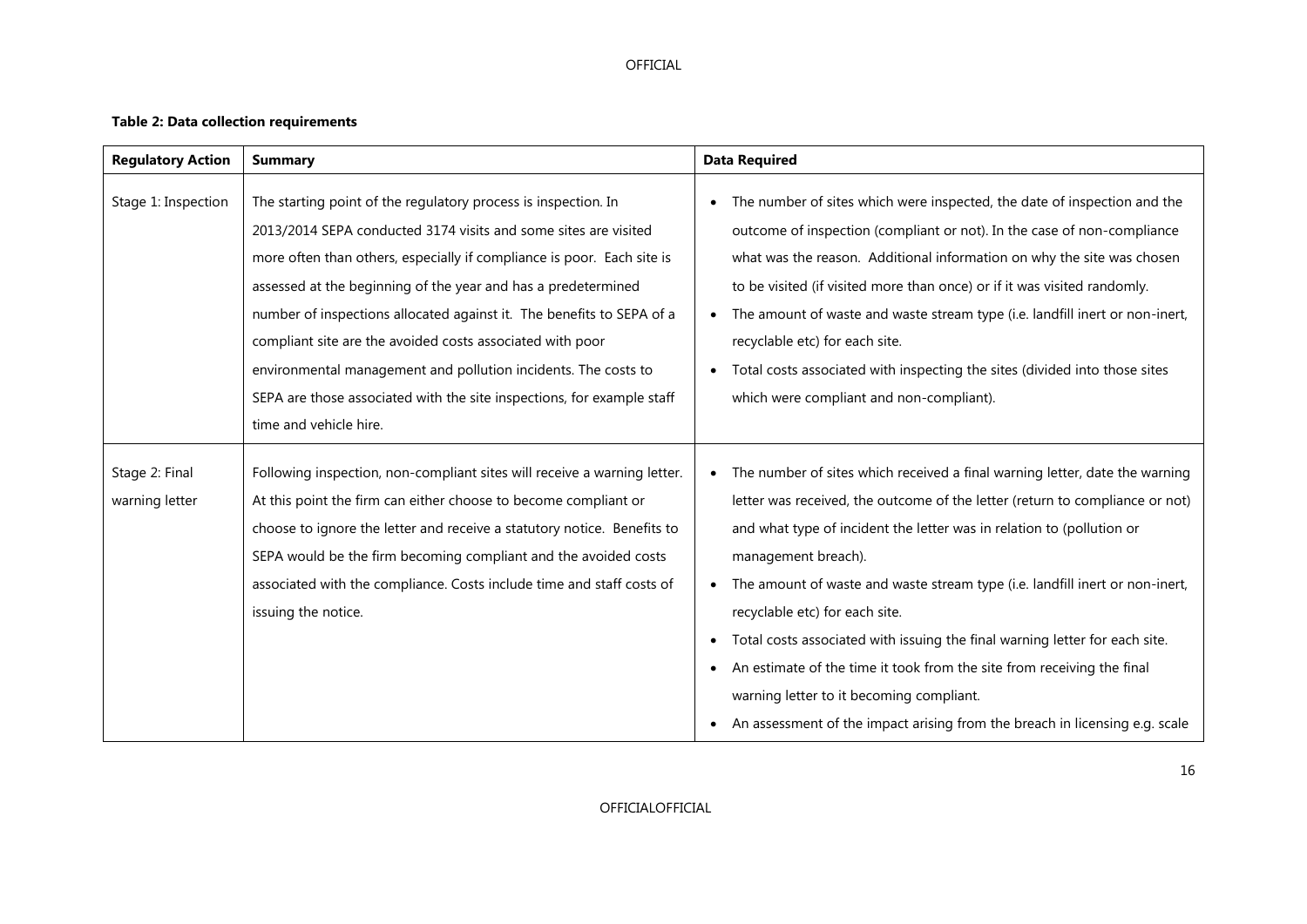|                               |                                                                                                                                                                                                                                                                                                                                                                                                                | and type of pollution incident.                                                                                                                                                                                                                                                                                                                                                                                                                                                                                                                                                                                                                                          |
|-------------------------------|----------------------------------------------------------------------------------------------------------------------------------------------------------------------------------------------------------------------------------------------------------------------------------------------------------------------------------------------------------------------------------------------------------------|--------------------------------------------------------------------------------------------------------------------------------------------------------------------------------------------------------------------------------------------------------------------------------------------------------------------------------------------------------------------------------------------------------------------------------------------------------------------------------------------------------------------------------------------------------------------------------------------------------------------------------------------------------------------------|
| Stage 3: Statutory<br>notice  | Those firms which ignore the final warning letter go on to receive a<br>statutory notice. Again a firm can choose whether to become<br>compliant or ignore the notice with a threat of being referred to the<br>Procurator Fiscal. Benefits to SEPA would be the firm becoming<br>compliant and the avoided costs associated with the compliance.<br>Costs include time and staff costs of issuing the notice. | The number of sites which received a statutory notice, date the notice was<br>$\bullet$<br>issued to the site, outcome of the notice (return to compliance or not) and<br>what type of incident it the notice was in relation to.<br>The amount of waste at the site and waste stream type for each site.<br>$\bullet$<br>Total costs associated with issuing statutory notices for each site<br>$\bullet$<br>An estimate of the time it took from the site receiving the notice to<br>$\bullet$<br>becoming compliant.<br>An assessment of the impact arising from the breach in licensing e.g. scale<br>$\bullet$<br>and type of pollution incident.                   |
| Stage 4: Procurator<br>Fiscal | If a firm does not take appropriate action on the previous<br>communication and chooses to remain non-compliant SEPA can refer<br>the case to the Procurator Fiscal.                                                                                                                                                                                                                                           | The number of cases brought to the Procurator Fiscal and the outcome of<br>the cases (conviction and level of fine)<br>Whether the site continued to operate (presumed legally) and if so data<br>$\bullet$<br>would be required on the amount of waste processed at the site and the<br>waste stream.<br>Total costs associated with raising the case to the Procurator Fiscal.<br>$\bullet$<br>An estimate of the time between the first inspection, the referral to the<br>$\bullet$<br>Procurator Fiscal and the outcome of the case.<br>An assessment of the impact arising from the breach in licensing e.g. scale<br>$\bullet$<br>and type of pollution incident. |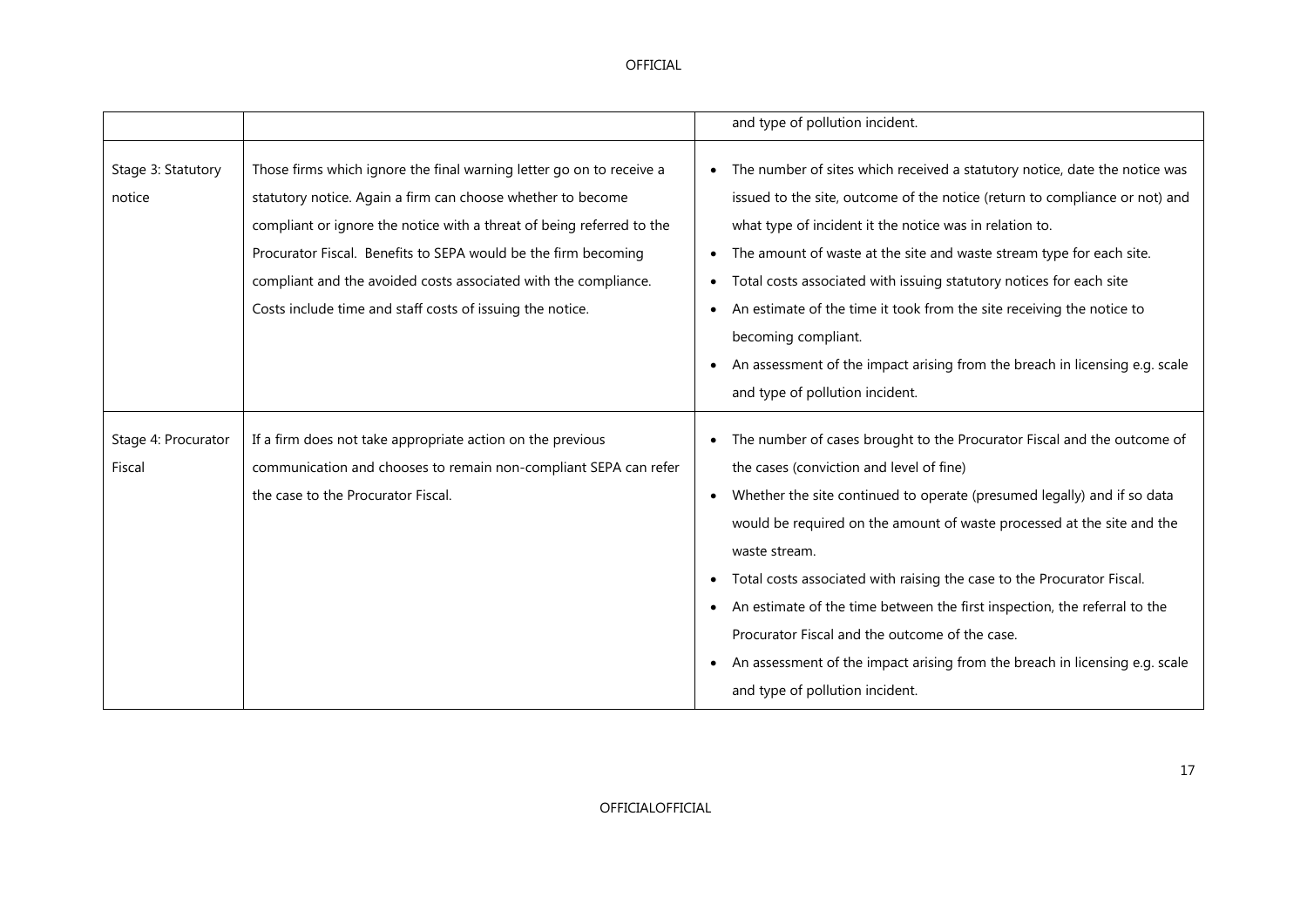#### <span id="page-17-0"></span>**Recommended Analysis**

#### Cost Effective Calculations

To compare the relative effectiveness of each regulatory action (inspections, letters, statutory notices and referral to the Procurator Fiscal) the most straightforward analysis would be to complete a costeffectiveness analysis. For ease, the unit outcome of the calculation would be based on the number of sites which were compliant following each regulatory action:

- Inspections: sites compliant at the inspection stage/cost to inspect.
- Warning letters: sites compliant after receiving warning letter/total cost of issuing letters.
- Statutory notices: sites compliant after receiving statutory notices/total cost of issuing notices.
- Procurator Fiscal: sites compliant after the each report/cost of each report.

Analysis should take into account the time lag between undertaking the relevant regulatory action and the site returning to compliance. The cost-effectiveness of each measure can then be compared. It is recognised that the calculations are simplistic and does not take into account variations between the waste management firms. An extension of this analysis is to include monetary values for benefits and costs and allows us to undertake a full benefit-cost analysis.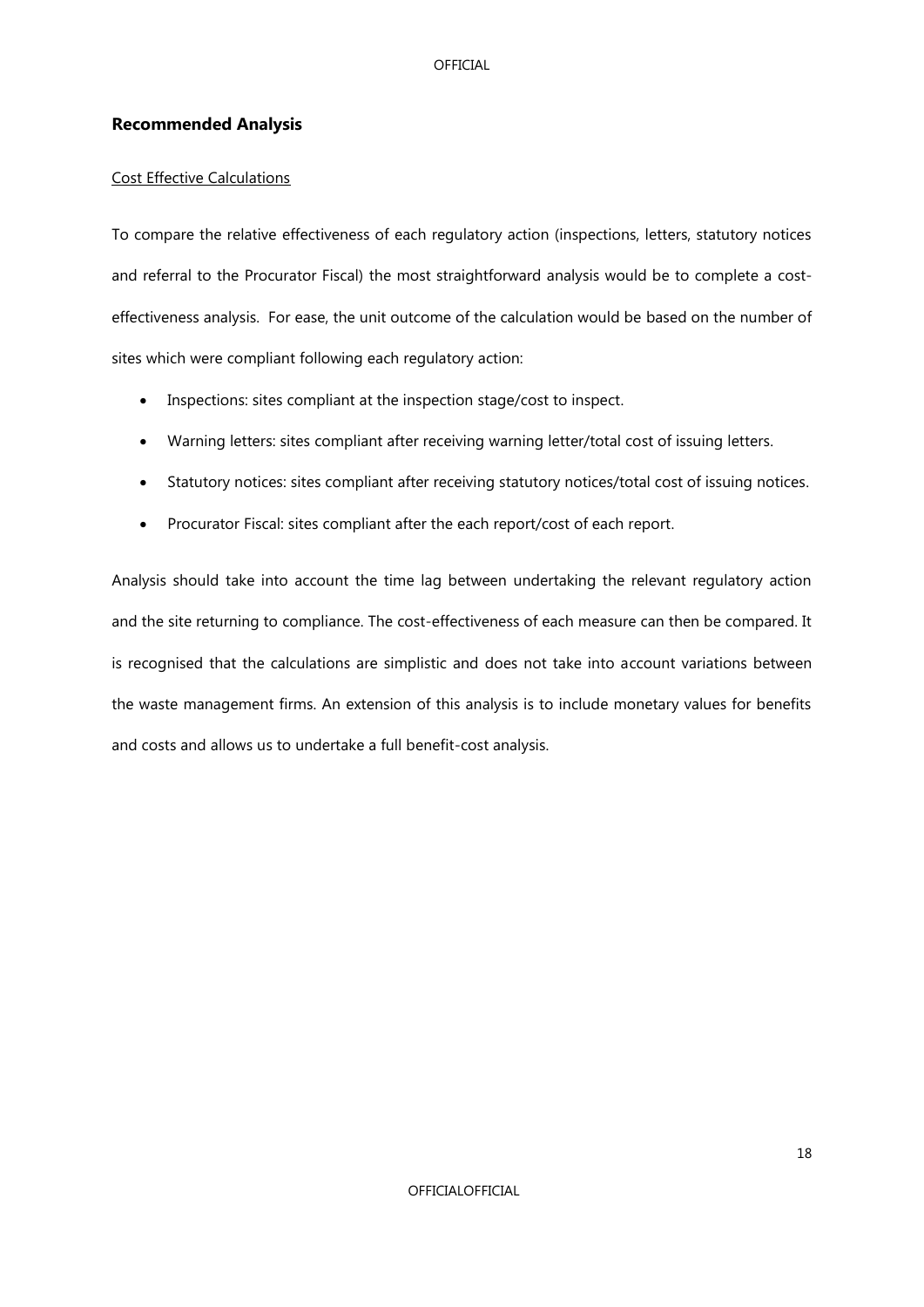#### Benefit - Cost Calculation

The analysis could be extended to a full benefit-cost analysis. This would be a more time and data intensive exercise. An outline of the steps included in a benefit-costs analysis is provided in Table 3.

#### **Table 3: Outline of a benefit-cost analysis comparing regulatory measures for waste crime**

| 1) | List alternative projects/programmes:                                                                     |  |  |  |  |
|----|-----------------------------------------------------------------------------------------------------------|--|--|--|--|
|    | Inspections, warning letters, notices and referrals to the Procurator Fiscal.                             |  |  |  |  |
| 2) | List stakeholders:                                                                                        |  |  |  |  |
|    | SEPA, other government agencies, waste management firms, general public.                                  |  |  |  |  |
| 3) | Select measurements and measure all benefit and cost elements:                                            |  |  |  |  |
|    | Costs and benefits associated with a site remaining/returning to compliance.<br>$\bullet$                 |  |  |  |  |
|    | Potential costs:                                                                                          |  |  |  |  |
|    | Capital costs: one off investments related to monitoring and enforcement.<br>$\circ$                      |  |  |  |  |
|    | Revenue costs: costs which tend to fluctuate in relation to the amount of project activity<br>$\circ$     |  |  |  |  |
|    | being undertaken for example staff costs.                                                                 |  |  |  |  |
|    | In-kind costs: those inputs that are needed in order to make a project.<br>$\circ$                        |  |  |  |  |
|    | Potential benefits:                                                                                       |  |  |  |  |
|    | Fiscal benefits: savings to the public sector e.g. if site is compliant at inspections no need<br>$\circ$ |  |  |  |  |
|    | to investigate the site further.                                                                          |  |  |  |  |
|    | Public value benefits (economic and social benefits): primarily expected to be the avoided<br>$\circ$     |  |  |  |  |
|    | costs associated with fewer pollution incidents (environmental limit licenses) and reduced                |  |  |  |  |
|    | environmental management problems.                                                                        |  |  |  |  |
| 4) | Convert all costs and benefits into a common currency.                                                    |  |  |  |  |
| 5) | Apply discount rate: The HM Treasury Green Book adopts a discount rate of 3.5% per annum.                 |  |  |  |  |
| 6) | Calculate net present value of project options.                                                           |  |  |  |  |

7) Perform sensitivity analysis: how do the benefits change under different scenarios?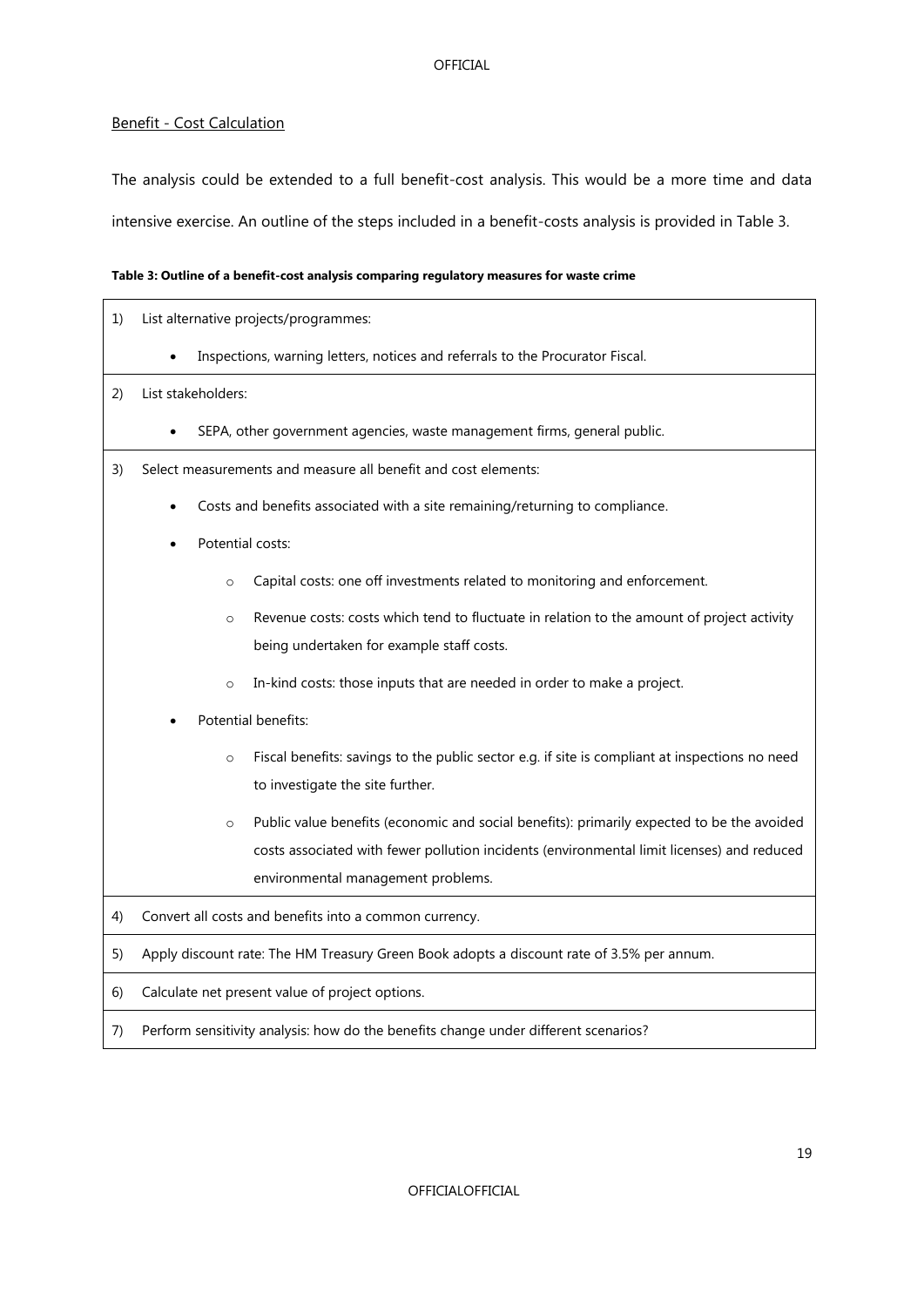#### <span id="page-19-0"></span>**Summary and Recommendations**

Part 1 of the report has provided an introduction to conducting a cost-effective analysis and a benefitcost analysis. It outlined how these methods could generally be applied to analysing the effectiveness of waste crime enforcement actions. A reliable assessment relies on a well established baseline and detailed associated data set. It is recommended that SEPA aim to enhance the reporting of waste crime monitoring and enforcement in order to produce a more detailed data set. In particular, it is recommended to support the acquisition of the following data:

- Detail on the number of sites inspected per annum, how often they were visited and why sites were visited;
- Linear information for each site; if a site was found to be non-compliant at inspection how long did it to take become compliant and through what actions;
- Detailed costs associated with enforcement actions at each stage;
- Richer waste stream data from all sites which are inspected.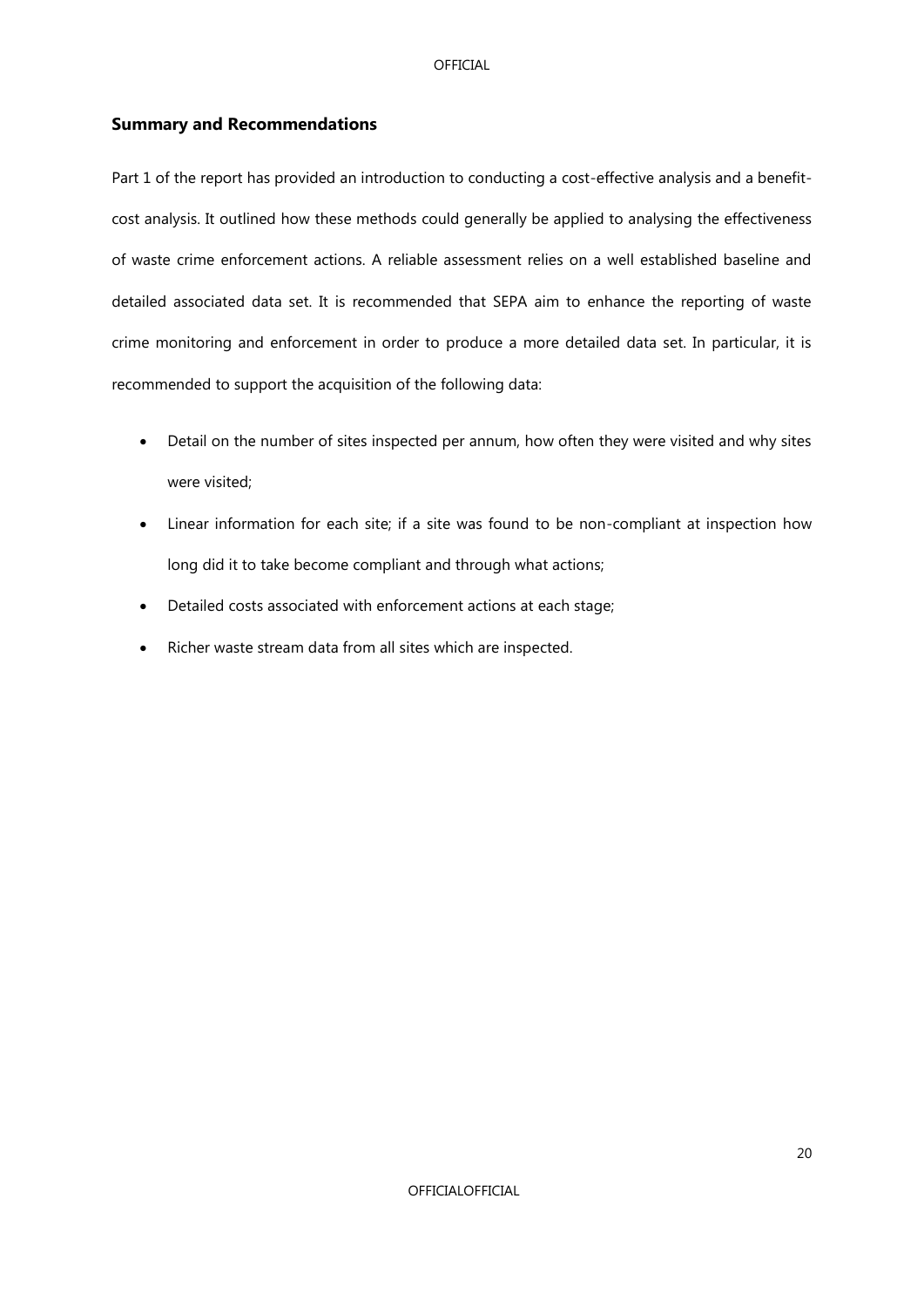# <span id="page-20-0"></span>**Part 2: Costs and Benefits of Waste Crime Enforcement in Scotland – Case Study Application**

#### <span id="page-20-1"></span>**Introduction**

 $\overline{a}$ 

Part 1 outlined the use of cost-effective and benefit-cost analysis in determining the effectiveness of various regulatory actions for waste crime. Part 2 aims to extend this by applying benefit-cost analysis to determine the benefits and costs of closing three waste crime sites in Scotland.

In 2014, Eunomia developed a model to examine the marginal benefit of an additional £5 million increase of expenditure on waste crime enforcement in England and Wales $^{12}$ . The primary assumption underlying the model was that closing an illegal waste site (IWS) would result in waste previously disposed of at that site re-entering the legal waste stream, thus accruing additional benefits to government, businesses and the environment. The principle costs in the model were those related to waste crime enforcement and monitoring needed to close an IWS. These included staff costs, business overheads, legal costs, vehicle hire, science costs, excavation, and engineering costs. Benefits were calculated based on the assumption that waste from the IWS would need to be removed from the premises in order to enter the legal waste stream. The legal waste site would receive additional gate fees, which in turn increases the legal sites profits. The Government benefits through additional Landfill Tax revenue as well as receiving Corporation Tax and employment related taxes from the legal waste site. By transferring waste into the legal sector it is expected there would be environmental benefits in the form of reduced air and water pollution as legal waste sites are more likely to remain compliant. The reporting year for the Eunomia model (applying to England and Wales) was 2013 with results discounted over a ten year time horizon. The modelling scenario is summarised in Figure 1.

<sup>&</sup>lt;sup>12</sup> Eunomia (2014) Waste Crime, Tackling Britain's Dirty Secret. Online:

[http://www.esauk.org/esa\\_reports/ESAET\\_Waste\\_Crime\\_Tackling\\_Britains\\_Dirty\\_Secret\\_LIVE.pdf](http://www.esauk.org/esa_reports/ESAET_Waste_Crime_Tackling_Britains_Dirty_Secret_LIVE.pdf) Accessed 12/10/2014.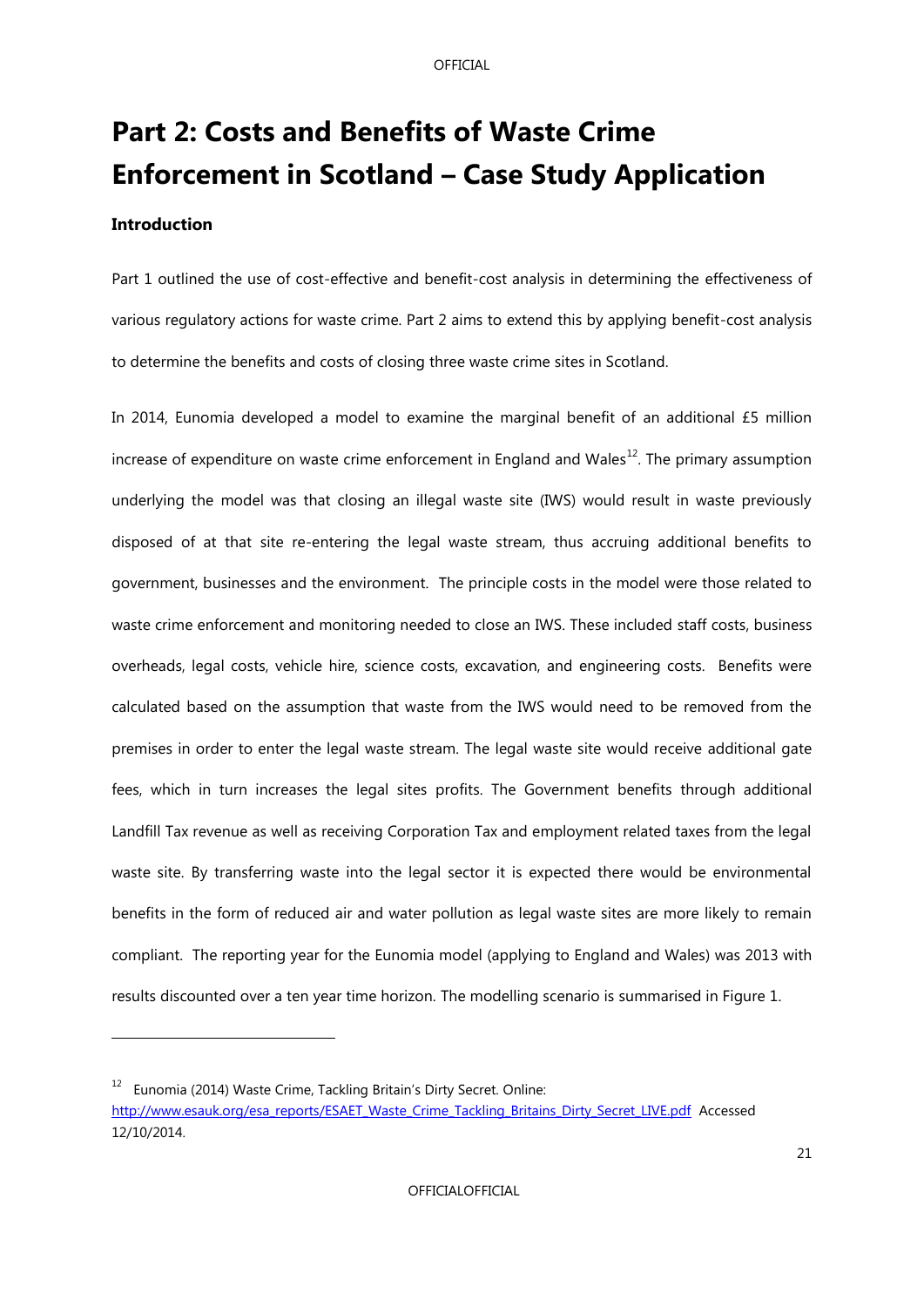

**Figure 1: Simplified model of costs and benefits of waste crime enforcement (adapted from Eunomia, 2014)**

**In this report we aim to apply the Eunomia model to three case studies in Scotland in order to determine the return per pound spent on enforcement and monitoring for that particular case study in a given year.** Two case studies are considered to be serious organised crime waste sites whilst one is considered a standard IWS. Criminal benefit from waste crime in these case studies includes: no licensing costs; reduced infrastructure costs (for example access roads, weigh bridge, pest control and security); reduced landfill specific costs (including appropriate engineering for drainage, capping material and gas capture systems); and tax avoidance (Landfill Tax, Corporation Tax and employment related taxes).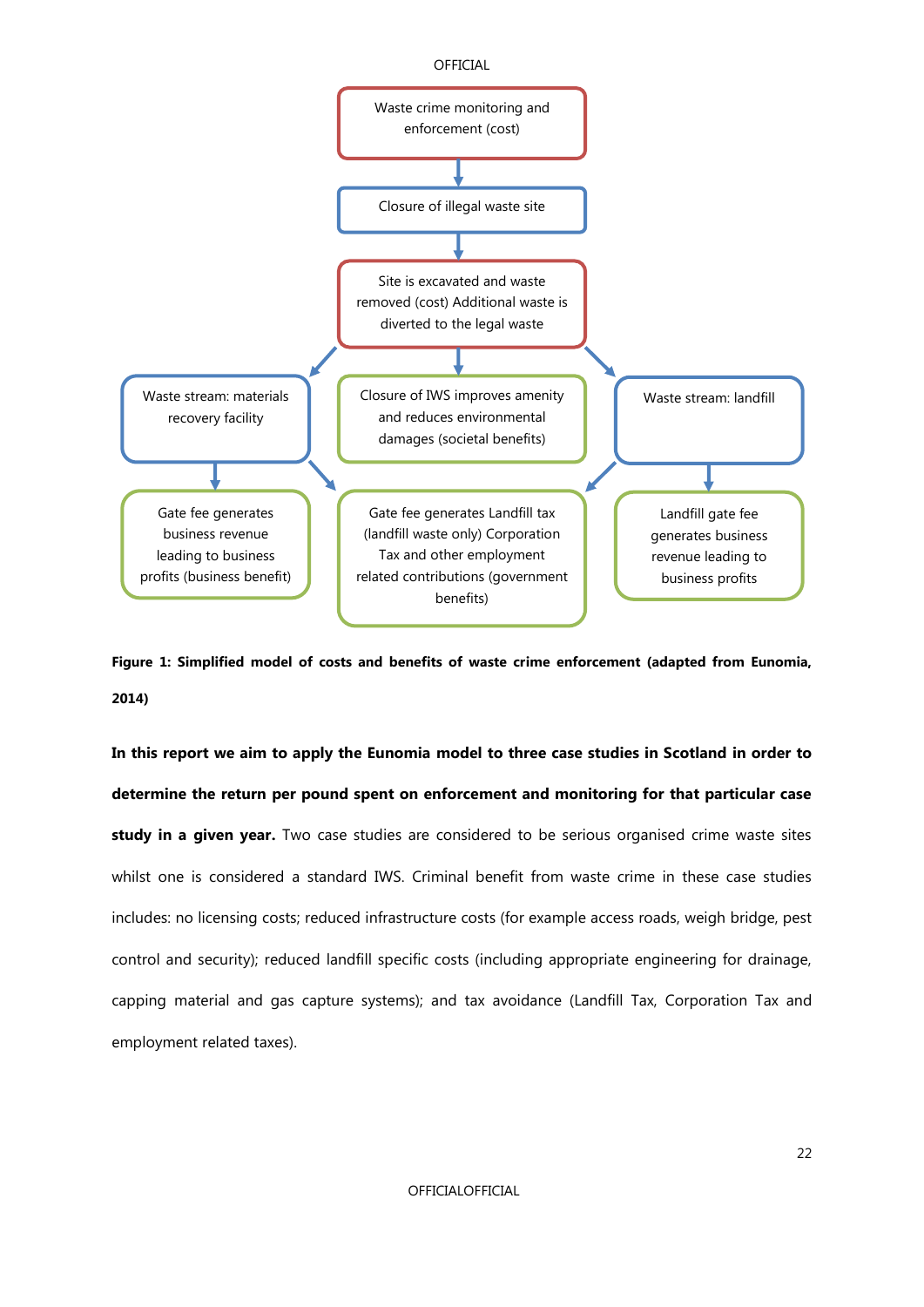#### <span id="page-22-0"></span>**Eunomia Methodology and Relevant Extensions for the three Scottish Case Studies**

A core aspect of the model is to determine the benefits based on the changes in the waste stream i.e. identifying and removing waste from the IWS, transferring it to a legal waste site and determining the waste type (Figure 2). The tonnage transferred between the sites forms the basis for the benefit calculations. All monetary values detailed below are for 2013/14 and will need to be adjusted when applied to different years.



#### **Figure 2: Summary of waste stream data**

#### Stage 1: Identification of Total Tonnage

The first stage of the model requires an estimate of the tonnage at the illegal waste site. The Eunomia model, for England and Wales, applied a figure of 85.6% for the amount of waste which would need to be excavated from the IWS and transported to a legal waste site, thus re-entering the waste stream. This figure was based on Environment Agency data. For this report, where possible, the actual tonnage at each waste site has been used.

#### Stage 2: Identification of the Waste Stream

 $\overline{a}$ 

The Eunomia report estimated that 73.1% of waste would be disposed of at a landfill site (64.3% lower estimate, 85.4% upper estimate) based on AMEC Waste Crime reports $^{13}$ . Legal landfill operators charge a median gate fee of £21 per tonne. Waste entering landfill sites is either charged at £80 per tonne (standard) or £2.50 per tonne for inert waste. Eunomia estimates that a minimum of 80% of the

<sup>&</sup>lt;sup>13</sup> AMEC Environment & Infrastructure UK Limited (2012) The Economic Impact of Illegal Waste, Report for Environment Agency, December 2012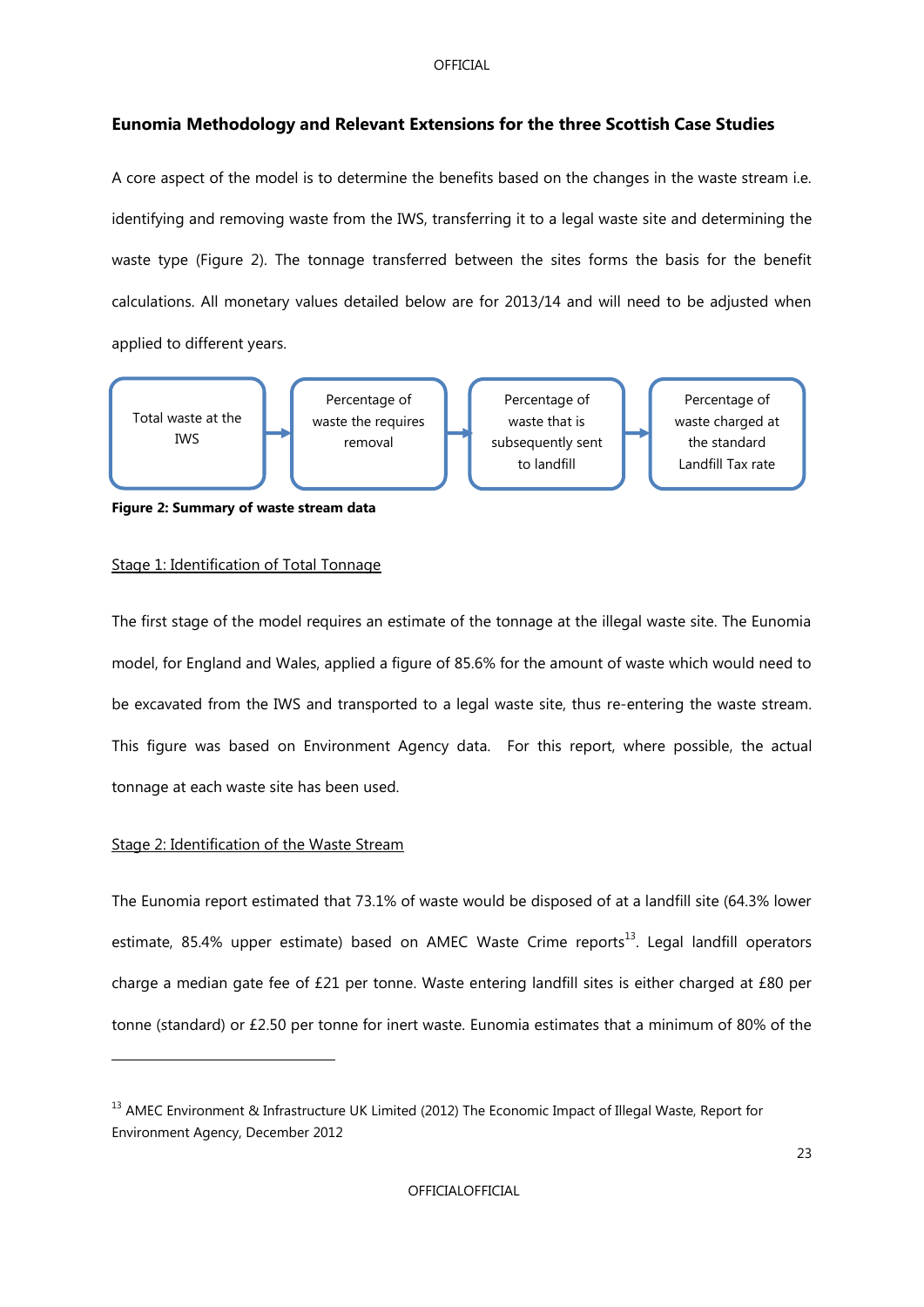waste is charged at the standard rate of £80 per tonne (90% median, 100% maximum). The report also estimates that 35.7% (14.4% lower estimate, 35.5% upper estimate) of waste would be recycled at a Materials Recovery Facility (MRF). The median MRF gate fee is £9 per tonne with no additional tax. For this report, where possible, the actual tonnage of landfill waste versus recyclable has been estimated for each of the Scottish case studies and used for the analysis.

#### Stage 3: Identification of Legal Site Operators Benefits

The legal operator's revenue is based on the amount of waste entering the site and the relevant gate fee (identified in Stage 2). The profit margin is estimated to be 5% of the total revenue based on Apex's (2013) Waste Market Insight report $^{14}$ .

#### Stage 4: Identification of Government Benefits

Government benefits are received in the form of Landfill Tax, Corporation Tax and employment benefits. The Landfill Tax is calculated based on the upper and lower bands that the waste stream falls into (as detailed in Stage 2). The Corporation Tax is calculated as a proportion of revenue from the legal waste supplier who now receives the gate fee. According to Environment Agency reports<sup>15</sup> it will take one year from an IWS closure to the government receiving benefits. As such, the tax rate should be chosen based on the year after closure. For instance, if an IWS site would be closed in the 2013/2014 financial year, then the waste would not re-enter the legal waste stream until 2014/15 financial year, so a Corporation Tax rate of 21% would be used for the analysis<sup>16</sup>. Additional taxes arise in the form of employment taxes including employer and employee National Insurance

 $\overline{a}$ 

<sup>14</sup> Apex Insight (2013) UK Waste Management – Market Insight Report, February 2013

<sup>15</sup> Eunomia (2014) Waste Crime, Tackling Britain's Dirty Secret. Online:

http://www.esauk.org/esa\_reports/ESAET\_Waste\_Crime\_Tackling\_Britains\_Dirty\_Secret\_LIVE.pdf. Accessed 12/10/2014.

<sup>16</sup> HMRC (2014) Corporation Tax and Relief Rates. Online [https://www.gov.uk/corporation-tax-rates.](https://www.gov.uk/corporation-tax-rates) Accessed 12/10/2014.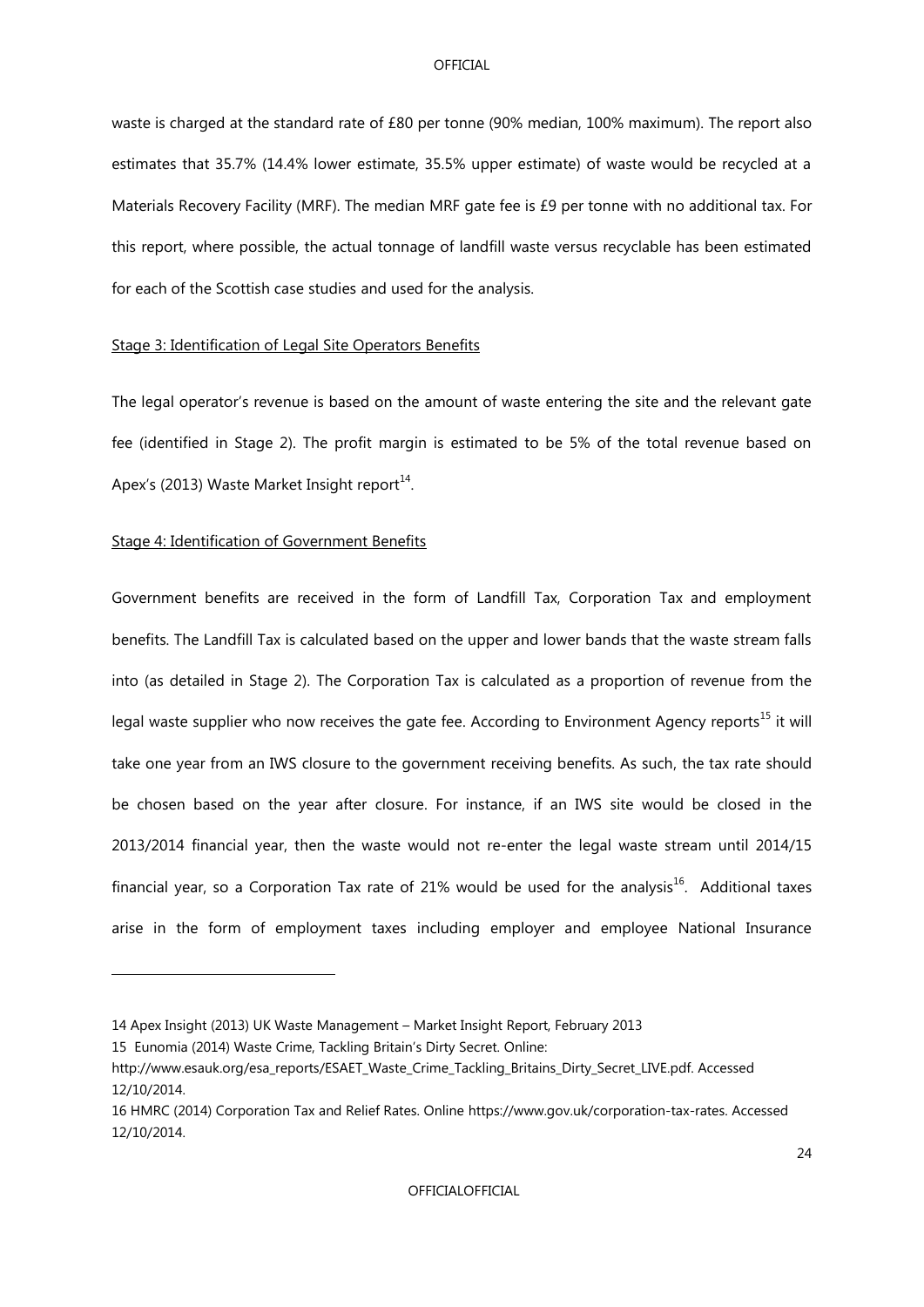contributions and Income Tax. According to the Eunomia report, 39.6% of the legal waste sites revenue is spent on employment, with 28.4% of this figure going to the government in the form of employment taxes.

#### Stage 5: Environmental Benefits

The environmental benefits estimated by Eunomia comprise of the reduced environmental damage with the waste being removed from the IWS (£1.83 per tonne) and the reduction in disamenity (£6.02 per tonne). These figures are based on two reports submitted to Defra; one by Cambridge Econometrics, Eftec and WRc regarding the Disamenity of Landfill in Great Britain and a second by Enviros Consulting Ltd and EFTEC on the Costs and Benefits to Health of Waste Management Options $17,18$ .

#### Stage 6: Estimation of Costs

Costs of monitoring, enforcement and closure of the IWS have been provided by SEPA for each of the Scotland case studies. It is anticipated this will include costs related to staff time on the project, overheads, vehicle hire, science costs, excavation, and engineering costs. The Eunomia figure of £7,591 marginal cost to close a waste site is not relevant for our case studies as SEPA have supplied the actual costs associated with each waste site closure.

#### Stage 7: Benefit – Cost Calculation

 $\overline{a}$ 

According to Eunomia the benefits from closure of the IWS will take place one year after the site is closed. Due to this the benefits are discounted by one year using the HM Treasury Green Book

<sup>17</sup> Cambridge Econometrics, EFTEC, and WRc (2003) A Study to Estimate the Disamenity Costs of Landfill in Great Britain, Report for DEFRA, February 2003.

<sup>18</sup> Enviros Consulting Ltd, and EFTEC (2004) Valuation of the External Costs and Benefits to Health and Environment of Waste Management Options, Report for the Department for Environment, Food and Rural Affairs, December 2004.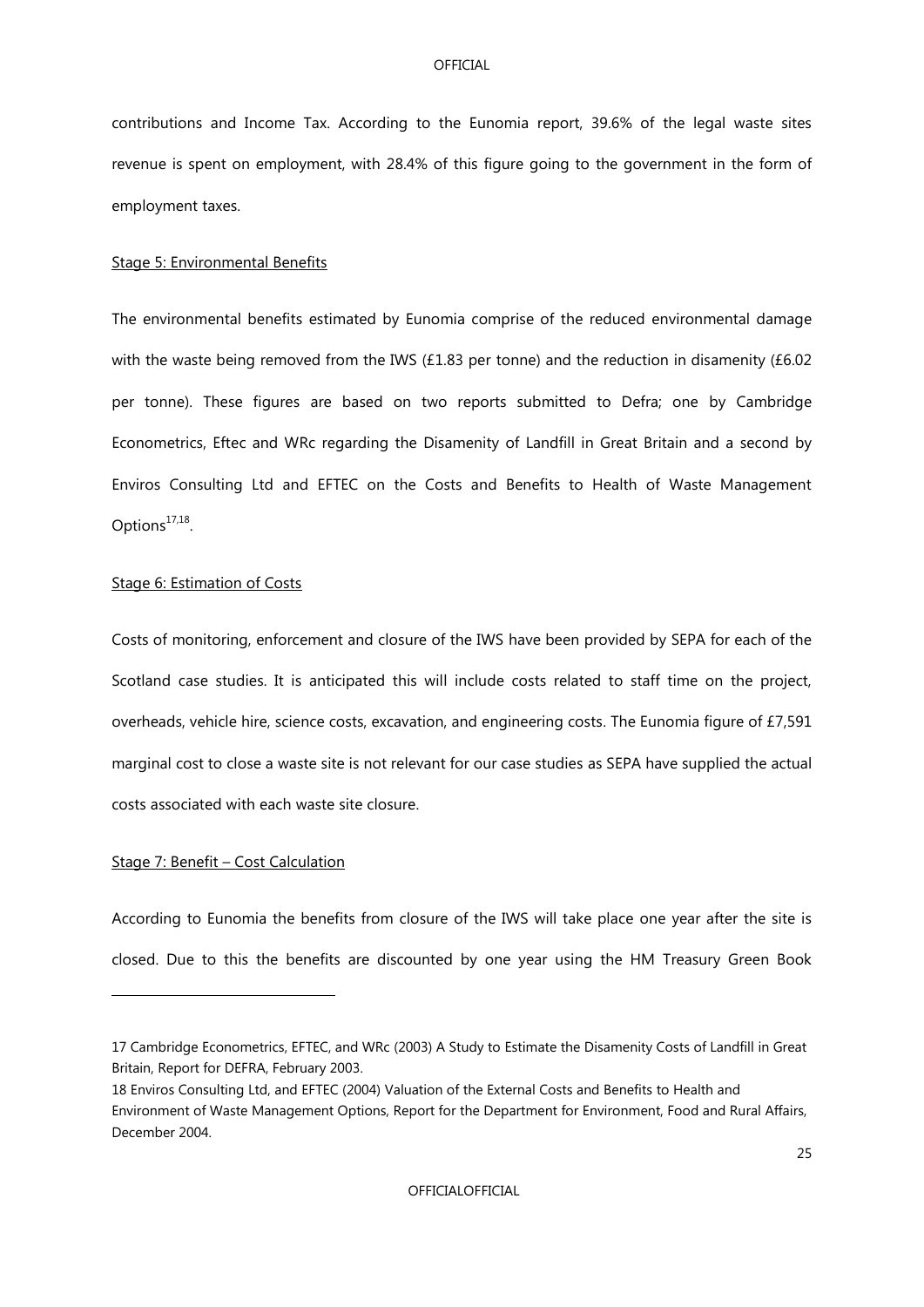recommended discount rate of 3.5% per annum<sup>19</sup>. The preferred modelling scenario would take into account changes in the waste stream over time and how much waste continues to be re-diverted into the legal waste stream following the site closure allowing for analysis over a longer time horizon (the Eunomia report uses 10 years). It is recognised that this is not possible for the Scottish case studies at present as there is not sufficient data regarding changes in the waste stream over time.

 $\overline{a}$ 

 $19$ HM Treasury (2013) The Green Book: Appraisal and Valuation in Central Government. Online: [https://www.gov.uk/government/publications/the-green-book-appraisal-and-evaluation-in-central-governent.](https://www.gov.uk/government/publications/the-green-book-appraisal-and-evaluation-in-central-governent)  Accessed 10/10/2014.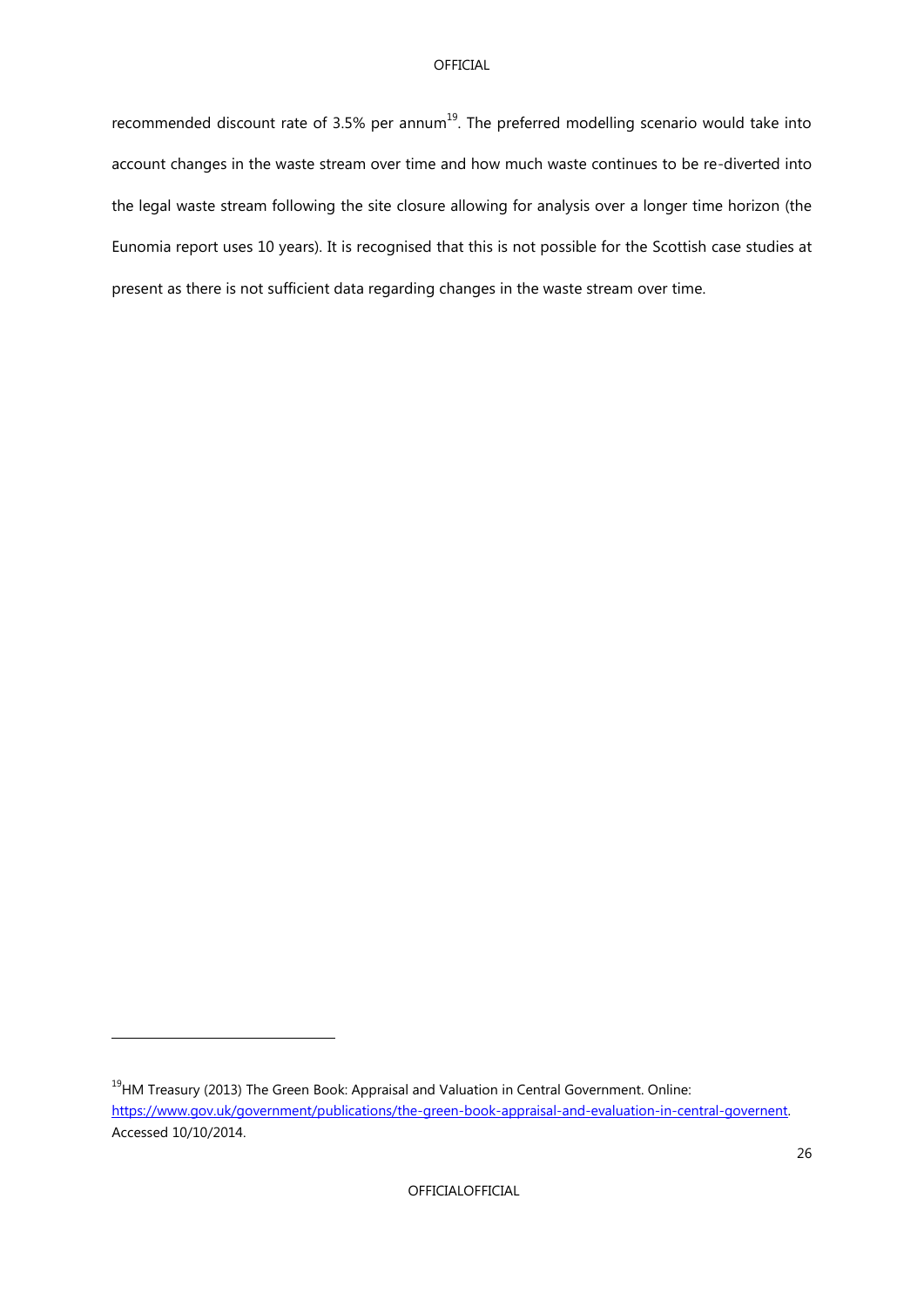#### <span id="page-26-0"></span>**Model Application and Results**

#### <span id="page-26-1"></span>Case Study 1

The first case study is of a serious organised crime waste site where monitoring and enforcement were undertaken in 2011. An initial analysis by SEPA indicated that the criminal benefit attained for the Case Study was in the region of  $£36,000,000^{20}$ . The majority of this benefit was tax avoidance, avoided licensing costs and avoided land remediation costs. This report seeks to develop this analysis further by applying the Eunomia methodology to determine the government, business and environmental benefits of this site being closed and the waste being returned to the legal waste sector.

SEPA estimated that there was 150,000 tonnes of waste at the site. Based on the Eunomia methodology it is estimated that 85.6% of this waste requires removal from the site. This implies that 128,400 tonnes of waste will re-enter the legal waste stream. Of this it is deemed that all the waste will be sent to landfill at the higher tax rate of £60 per tonne (2011 figure).

SEPA estimated that their monthly average monitoring costs were £76,982. Over an eight month project lifespan the total costs are estimated at £615,856. Since the enforcement and monitoring were undertaken during 2011, the values outlined in the methodology have been adapted for 2011 (using relevant market reports from 2011). Estimations and assumptions used for Case Study 1 are shown in Table 4.

 $\overline{a}$ 

<sup>&</sup>lt;sup>20</sup> SEPA Enforcement Support Team, October 2015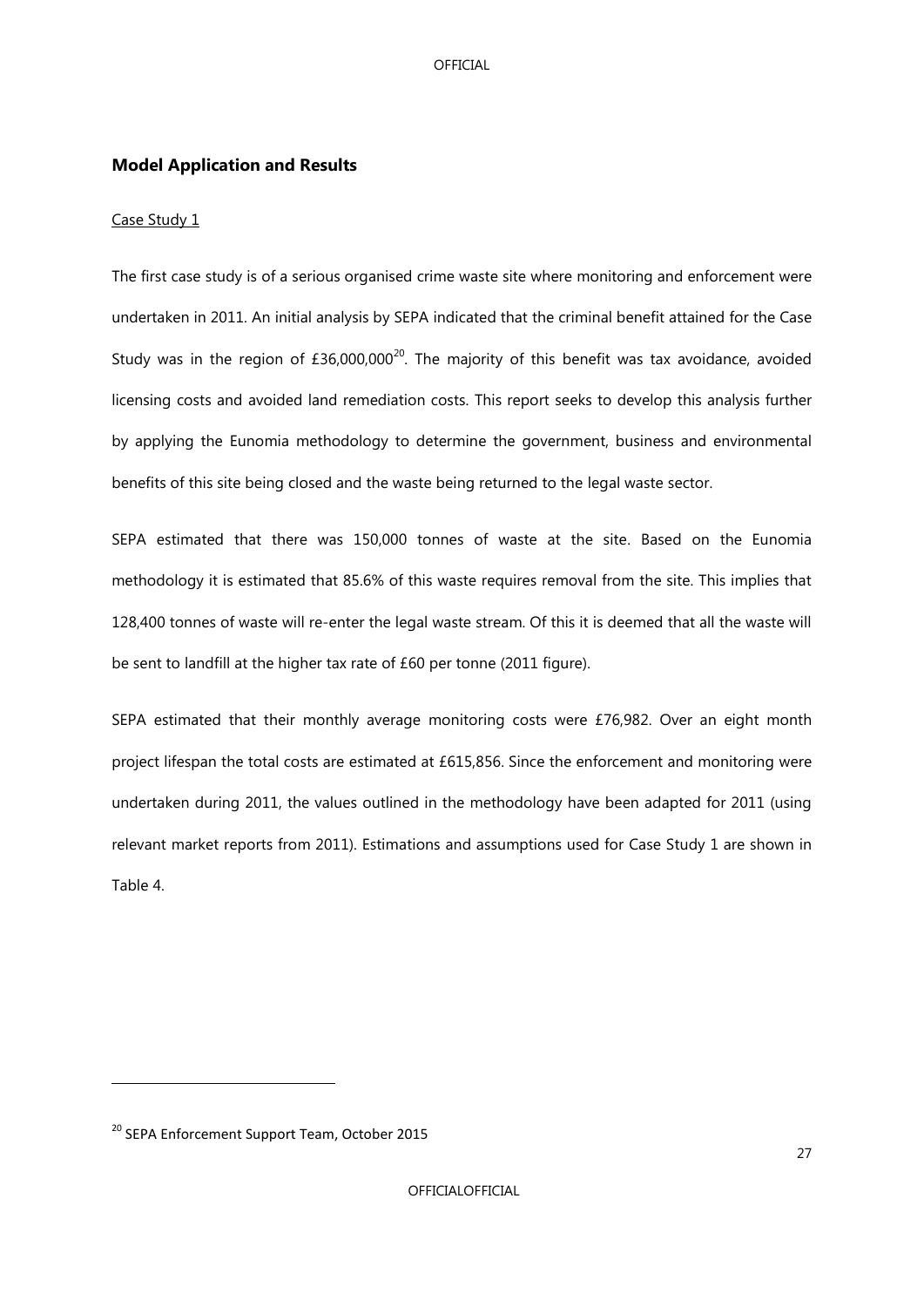| <b>Waste Stream</b>          |                                                                                                                                     | Data / Figures | Value      |
|------------------------------|-------------------------------------------------------------------------------------------------------------------------------------|----------------|------------|
| 1                            | Illegal waste site tonnage                                                                                                          | 150,000        | 150,000    |
| 2                            | Percentage of waste from IWS that requires removal                                                                                  | 85.6%          | 128,400    |
| 3                            | Waste that is land filled                                                                                                           | 100%           | 128,400    |
| 5                            | Waste that is recycled                                                                                                              | 0.0%           | 0.00       |
|                              | <b>Land filled Waste</b>                                                                                                            |                |            |
| 6                            | Gate fees from landfill (per tonne)                                                                                                 | £20.00         | £2,568,000 |
| $\overline{7}$               | Corporation Tax                                                                                                                     | 20%            | £513,600   |
| 8                            | Revenue spent on employment costs                                                                                                   | 39.6%          | £1,016,928 |
| 9                            | NIC and Income Tax                                                                                                                  | 28.4%          | £288,808   |
| 10                           | Profits                                                                                                                             | 5.0%           | £128,400   |
| 11                           | Landfill tax rate (per tonne)                                                                                                       | £60.00         | £7,704,000 |
| <b>Environmental Benefit</b> |                                                                                                                                     |                |            |
| 12                           | Disamenity with illegal site (per tonne)                                                                                            | £5.85          | £751,140   |
| 13                           | Reduced environmental damage associated with waste being sent<br>to landfill rather than being in an illegal waste site (per tonne) | £1.78          | £228,552   |

#### **Table 4: Modelling estimations, Case Study 1**

Table 5 summarises the modelling results, outlining the key impacts to the government, businesses and wider society. The benefit to the government of the closed site is estimated at a £8,208,683 return in the form of increased Landfill Tax and other taxation with a benefit-cost ratio of 13:1 (one pound spent on enforcement has yielded a £13.33 return). Taking into account business and environmental benefits, this increases to a marginal return of £15.26.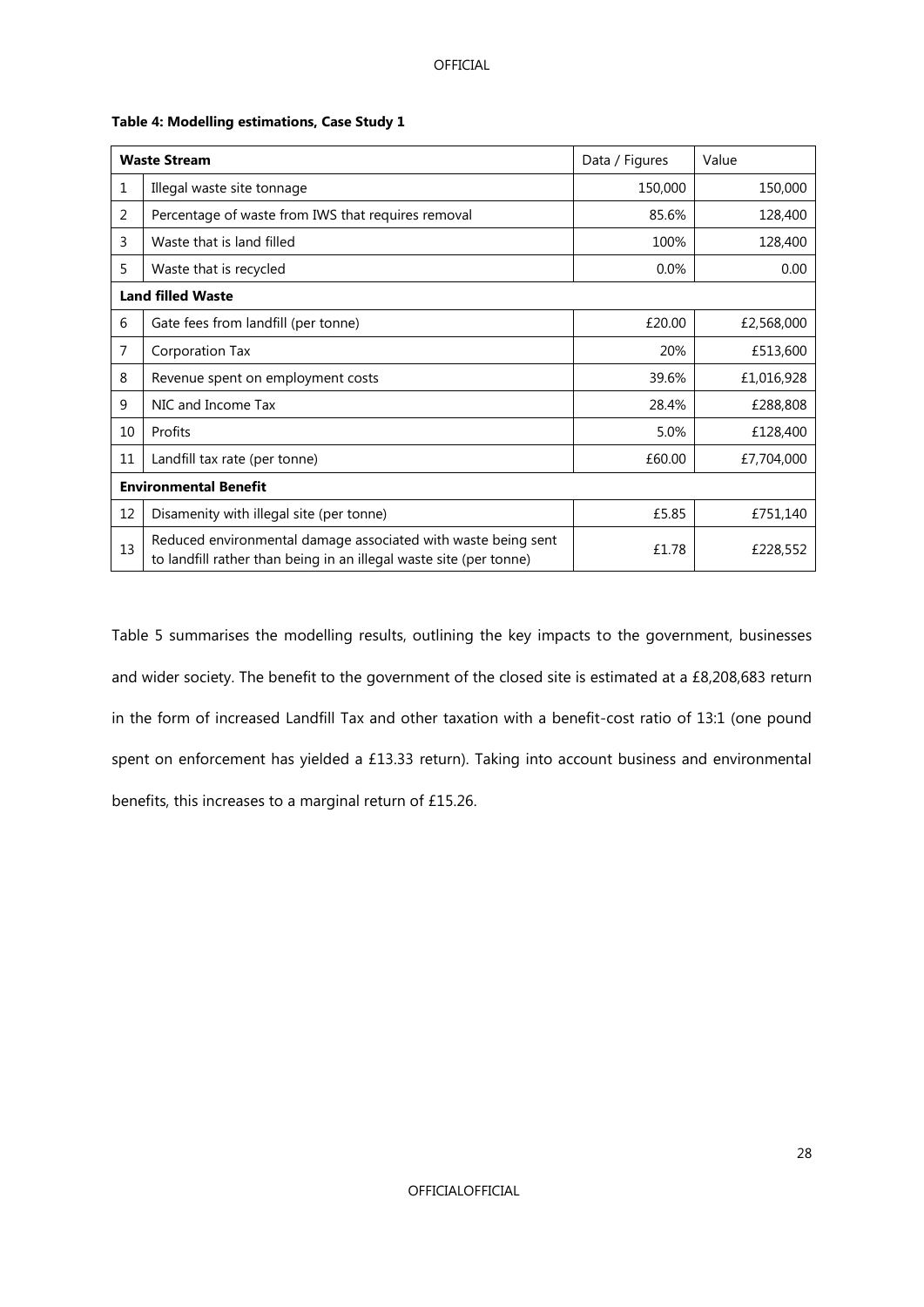#### **Table 5: Benefit-cost analysis, Model 1**

| <b>Government Benefits</b>             | £8,506,408 |
|----------------------------------------|------------|
| <b>Business Benefits</b>               | £128,400   |
| <b>Environmental Benefits</b>          | £979,692   |
| Costs                                  | £615,856   |
| Government Benefits (1 year NPV)       | £8,208,683 |
| <b>Government Benefit - Cost Ratio</b> | 13:1       |
| Business Benefits (1 year NPV)         | £123,906   |
| Environmental Benefits (1 year NPV)    | £945,403   |
| <b>Overall Benefit - Cost Ratio</b>    | 15:1       |

#### <span id="page-28-0"></span>Case Study 2

An initial analysis undertaken by SEPA indicated that the criminal benefit attained from the IWS was in the region of £1,427,175. This included Landfill Tax avoidance and estimated profits. This report seeks to develop this analysis further by applying the Eunomia methodology to determine the government, business and environmental benefits of this site being closed and the waste being returned to the legal waste sector.

SEPA estimated that the IWS contained 40,480 tonnes of waste: however 20,000 tonnes were permitted under license conditions giving an estimated volume of illegal waste disposal of 20,480 tonnes. Based on the Eunomia methodology it is estimated that 85.6% of this waste requires removal from the site, implying that 17,531 tonnes will re-enter the waste stream. SEPA estimated that 70% of this waste will be charged at the higher Landfill Tax band and 30% in the lower band. SEPA monitoring and enforcement costs were estimated to be £35,792. The enforcement and monitoring of this IWS was undertaken in 2013. Table 6 summarises the estimations and assumptions used for Case Study 2.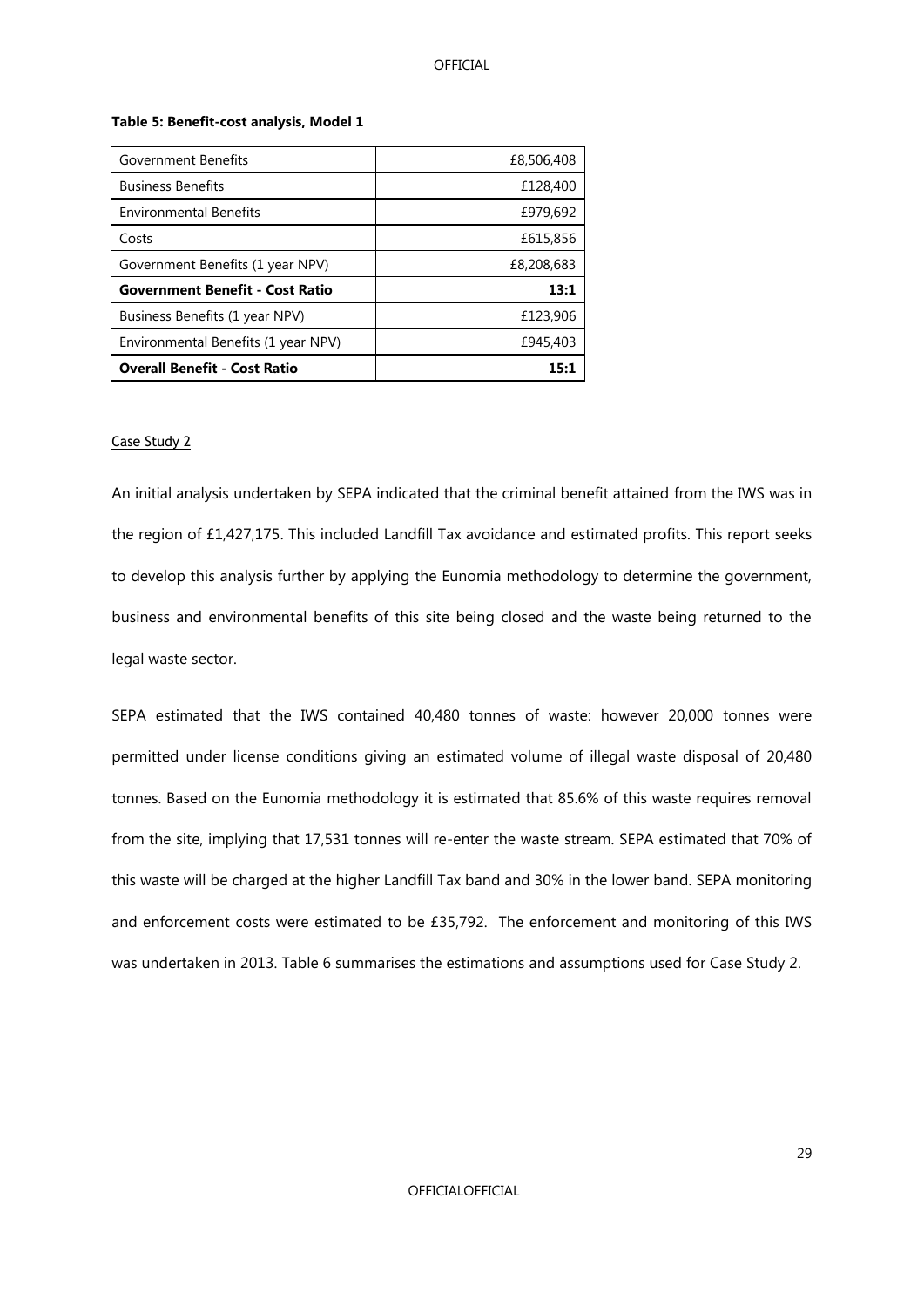|                              | <b>Waste Stream</b>                                                                                                                 | Data / Figures | <b>Value</b> |
|------------------------------|-------------------------------------------------------------------------------------------------------------------------------------|----------------|--------------|
| 1                            | Illegal waste site tonnage                                                                                                          | 20,480         | 20,480       |
| 2                            | Percentage of waste from IWS that requires removal                                                                                  | 85.6%          | 17,531       |
| 3                            | Waste that is landfilled                                                                                                            | 100%           | 17,531       |
| 5                            | Waste that is recycled                                                                                                              | 0.00%          | 0.00         |
|                              | <b>Land filled Waste</b>                                                                                                            |                |              |
| 6                            | Gate fees from landfill (per tonne)                                                                                                 | £21.00         | £368,148     |
| 7                            | <b>Corporation Tax</b>                                                                                                              | 20.0%          | £73,630      |
| 8                            | Revenue spent on employment costs                                                                                                   | 39.6%          | £145,787     |
| 9                            | NIC and Income Tax                                                                                                                  | 28.4%          | £41,403      |
| 10                           | Profits                                                                                                                             | 5.0%           | £18,407      |
| 11                           | Landfill tax rate (per tonne) higher                                                                                                | £72.00         | £883,556     |
| 12                           | Landfill tax rate (per tonne) lower                                                                                                 | £2.50          | £13,148      |
| <b>Environmental Benefit</b> |                                                                                                                                     |                |              |
| 13                           | Disamenity with illegal site (per tonne)                                                                                            | £6.02          | £105,536     |
| 14                           | Reduced environmental damage associated with waste being sent<br>to landfill rather than being in an illegal waste site (per tonne) | £1.83          | £32,082      |

#### **Table 6: Modelling estimations Case Study 2**

Table 7 summarises the modelling results, outlining the key impacts to the government, businesses and wider society. The benefit to the government of the closed site is estimated at a £976,327 return in the form of increased Landfill Tax, as well as employment related contributions with a benefit-cost ratio of 27:1, each pound spent has yielded a £27.28 return. Including the benefits to businesses and wider society this increases to a marginal return of £31.48.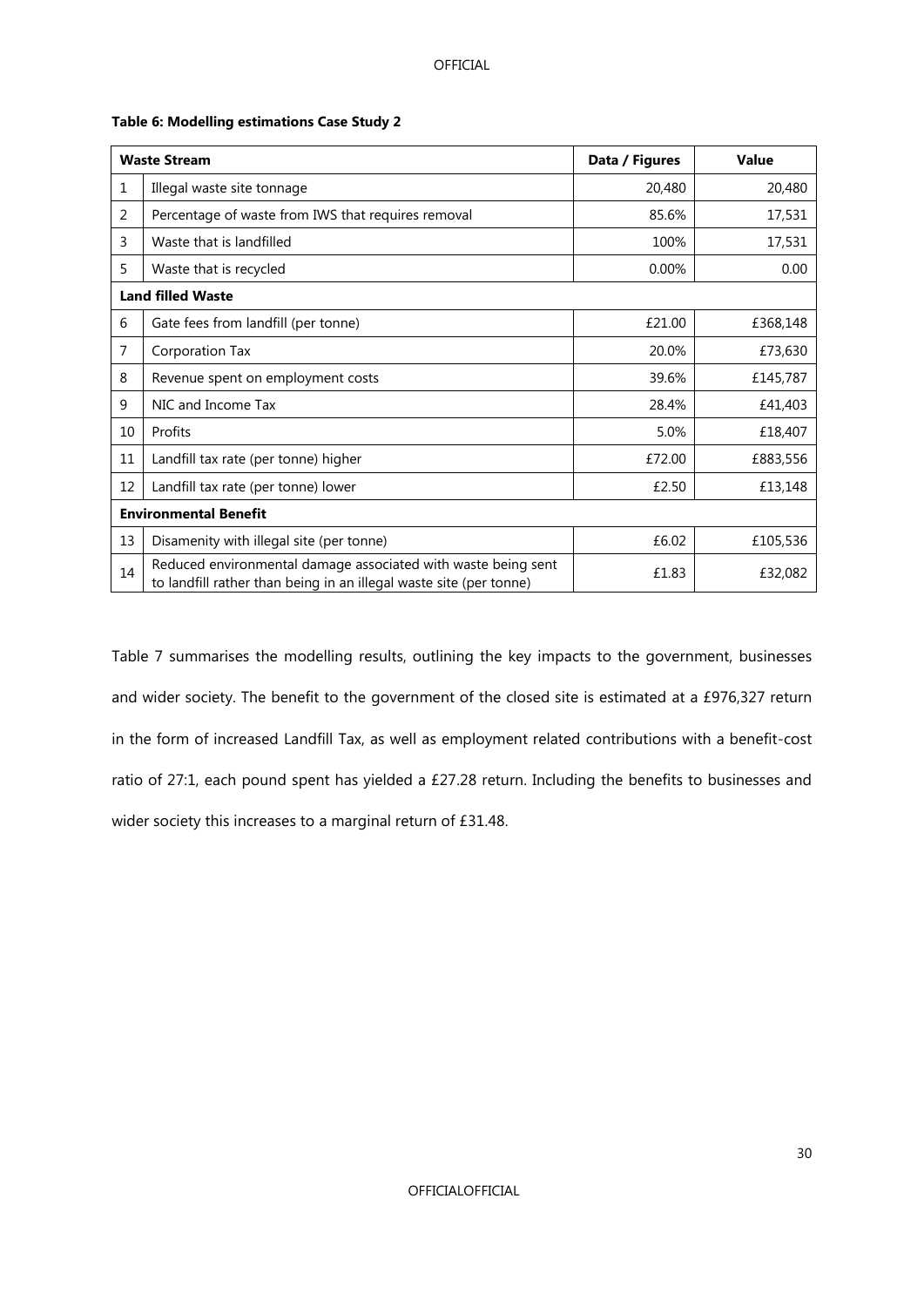#### **Table 7: Benefit-Costs analysis, Case Study 2**

| <b>Government Benefits</b>             | £1,011,738 |
|----------------------------------------|------------|
| <b>Business Benefits</b>               | £18,407    |
| <b>Environmental Benefits</b>          | £140,247   |
| Costs                                  | £35,793    |
| Government Benefits (1 year NPV)       | £976,327   |
| <b>Government Benefit - Cost Ratio</b> | 27:1       |
| Business Benefits (1 year NPV)         | £17,763    |
| Environmental Benefits (1 year NPV)    | £132,801   |
| <b>Overall Benefit - Cost Ratio</b>    | 31:1       |

#### <span id="page-30-0"></span>Case Study 3

Case Study 3 (CS3) is very different to case studies one (CS1) and two (CS2), and reflects the smallest scale of waste crime. Compared to CS1 and CS2, the major difference when analysing CS3 is the **lack of data on waste levels at the specific site.** This means the standard application of the Eunomia model is inherently more difficult. As a consequence, the analysis below relies heavily on assumptions for waste levels at the IWS. The analysis is based on known revenue accrued by the IWS over six days. SEPA have estimated that the company earned revenue of £153,077 in one year. This is based on the company accruing £3630.29 in six days, operating for 253 working days over the year and assuming the business activity at the site remains constant. The site had known operations for two years, resulting in revenue of approximately £306,154 over the two year period. SEPA indicated that the total costs for monitoring and enforcement were £16,720.

Due to the uncertainties surrounding the total waste at the site three different models were calculated to estimate waste levels.

 Model 1 uses the Eunomia assumptions regarding average landfill waste and recyclables and divides the estimated yearly revenue by this split. The appropriate gate fees are then used to derive approximate waste levels at the site. This model assumes the gate fee does not include

#### OFFICIALOFFICIAL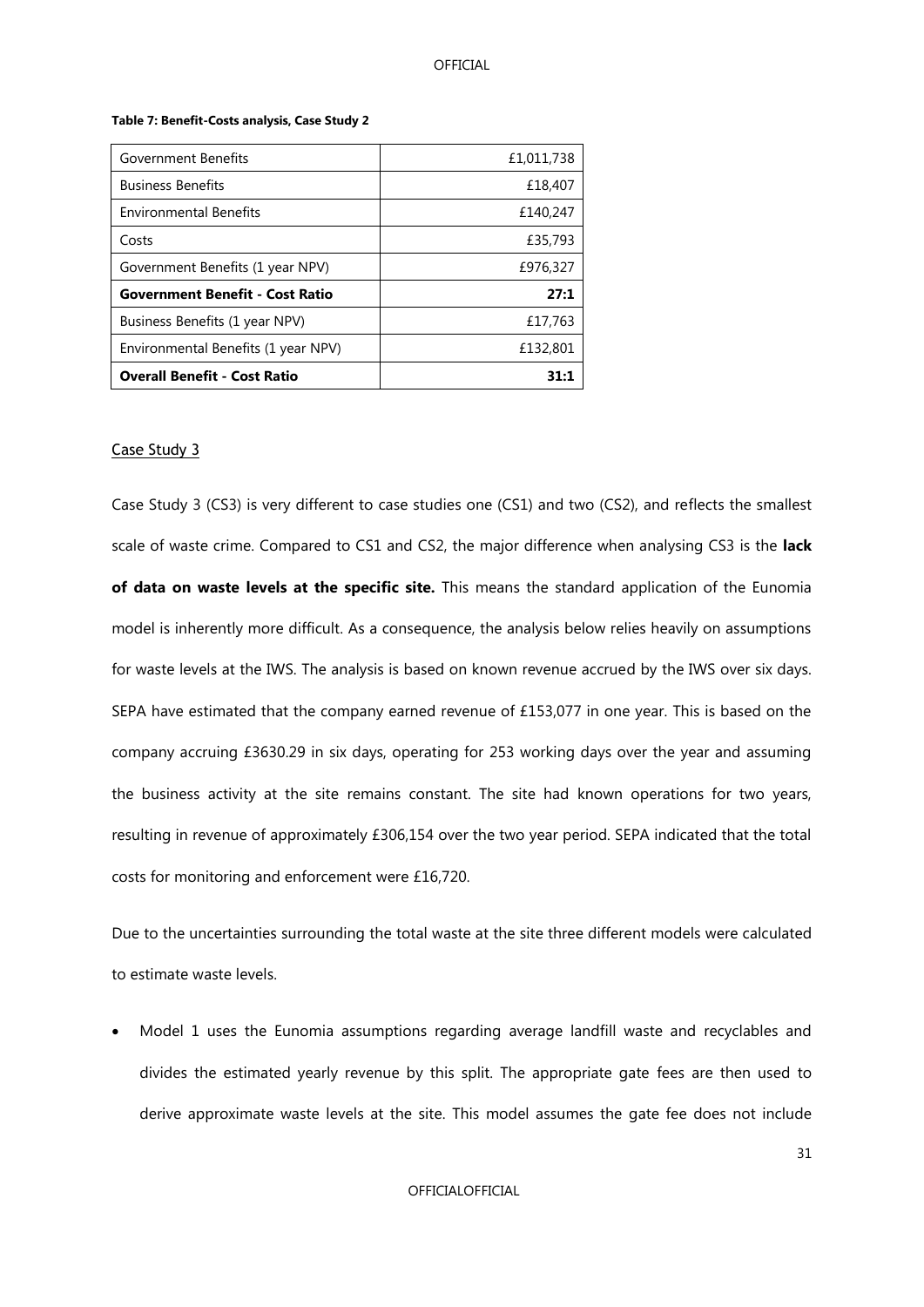Landfill Tax which is why a company may deposit waste with them as they are cheaper than legal sites. This gives an estimate of total waste at the site between 17,417 and 21,518 tonnes.

- Model 2 is a cruder estimation, presuming that all waste on the site would be landfill waste. It also assumes that the company depositing at the site believes the site is legal and is charged Landfill Tax, alongside the standard gate fee. This gives a lower estimate of waste at the site of 3,031 tonnes.
- Model 3 is similar to Model 2 by presuming all waste at the site was destined for landfill. However it assumes the company depositing waste is aware the site is illegal and does not pay Landfill Tax. Therefore, approximate waste is calculated using revenue and gate fees alone. This gives an estimate of waste at the site of 14,579 tonnes.

#### Model 1

A crude estimate of total waste at the site was calculated using the approximate revenue accrued by the IWS, estimations on waste contained in IWS provided by the Eunomia report and WRAP Gate Fees. Eunomia assume between 64.3% and 85.4% of waste at an IWS will be classified as landfill. Applying these percentages to the revenue intake at the IWS means between 64.3% and 85.4% of their revenue will be acquired by charging the Landfill Gate Fee of £21 per tonne. Between £196,857 and £261,456 of the IWS revenue is approximated to be from landfill waste and dividing these figures by the gate fee (£21 per tonne) estimates landfill waste at the site between 9,374 and 12,450 tonnes.

This step is then repeated for the approximate waste which would be sent for recycling (between 14.6% and 35.7% according to Eunomia estimations). This gives revenue from recycling between  $£44,968$  and £109,297 and dividing by the mean gate fee  $(E9$  per tonne) gives an approximate recycling tonnage between 4,966 and 12,144 (Table 8). The standard Eunomia methodology is then applied to calculate the costs and benefits of enforcement (Table 9).

#### OFFICIALOFFICIAL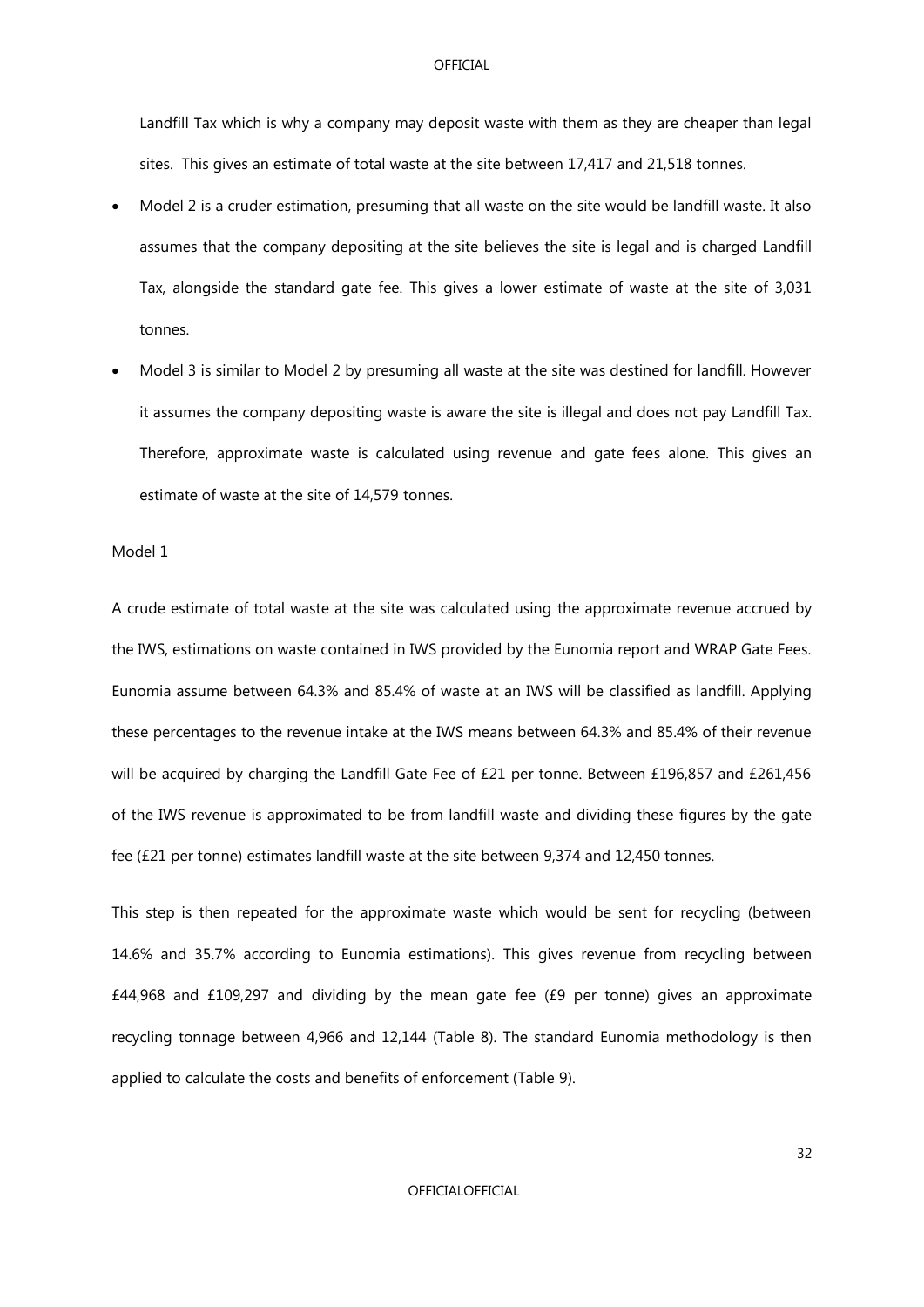There is one key concern associated with Model 1. Total revenue is made up of between 64% and 83% from landfill waste based on the Eunomia method. Working these calculations through gives a much greater tonnage of recycled waste compared to landfill, i.e., the central estimate is 10,000 tonnes of landfill waste and 9000 tonnes of potentially recycled waste. Based on the Eunomia model, the central estimate should be 70% landfill to 30% recycled.

#### **Table 8: Waste Approximation, Model 1 Case Study 3**

| Approximate Known Revenue                    | £306,154 |          |          |
|----------------------------------------------|----------|----------|----------|
| Landfill Gate Fee (per tonne)                | £21      |          |          |
| MRF Gate Fee (per tonne)                     |          |          | £9       |
|                                              | Min      | Central  | Max      |
| Landfill Waste (LW) Revenue                  | £196,857 | £223,799 | £261,456 |
| Approximate Tonnage (LW Revenue/LW Gate Fee) | 9,374    | 10,657   | 12,450   |
| Recyclable Revenue                           | £109,297 | £82,355  | £44,698  |
| Approximate MRF Tonnage                      | 12,144   | 9,151    | 4,966    |
| Approximate Total Waste at Site (tonnes)     | 21,518   | 19,808   | 17,417   |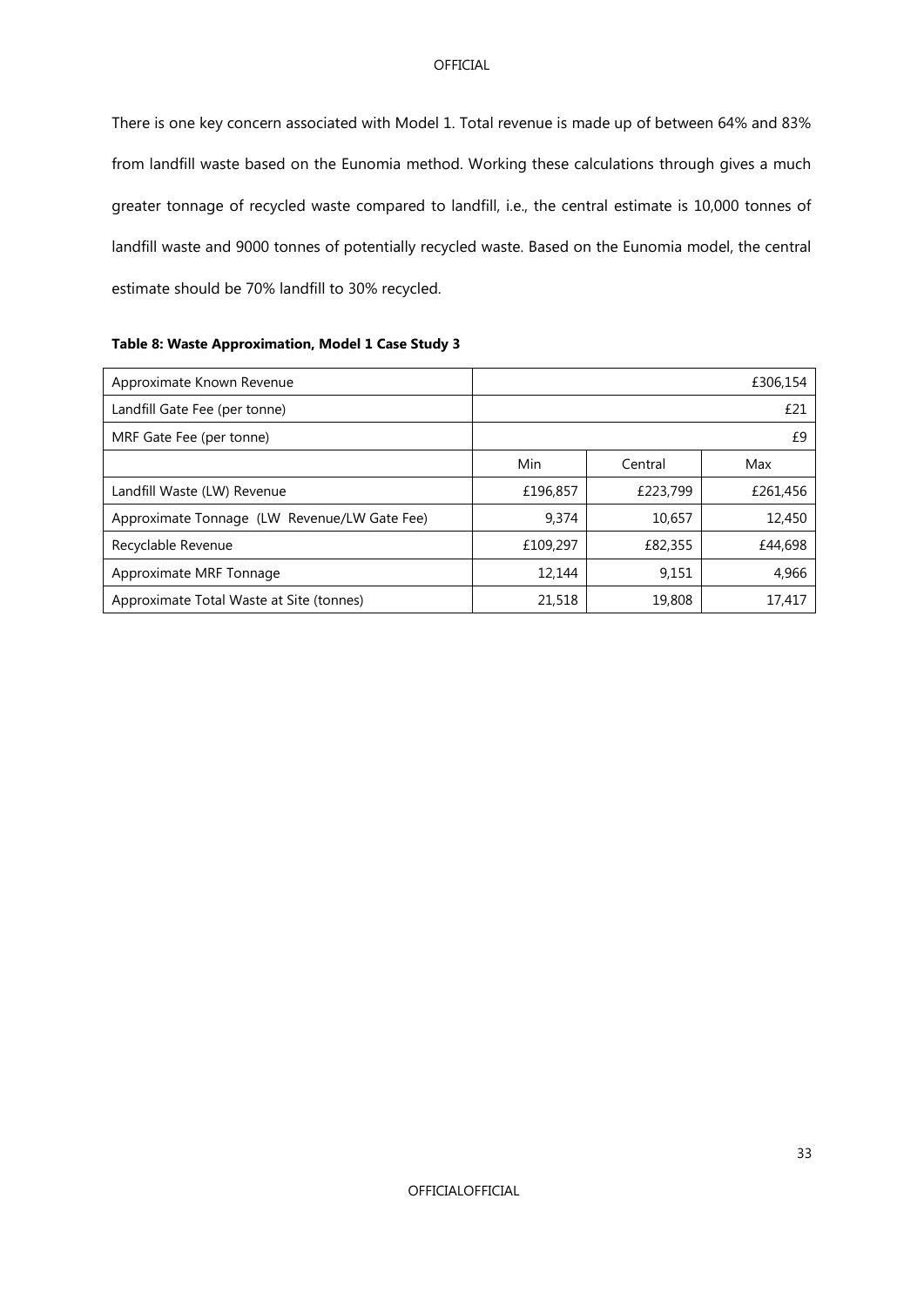| <b>Waste Stream</b>                    |                                                                                                                                        | Data /<br><b>Figures</b> | Min      | Central  |       | Max      |
|----------------------------------------|----------------------------------------------------------------------------------------------------------------------------------------|--------------------------|----------|----------|-------|----------|
| $\mathbf{1}$                           | Illegal waste site tonnage                                                                                                             |                          | 21,518   | 19,808   |       | 17,417   |
| $\overline{2}$                         | Waste that is land filled                                                                                                              |                          | 9,374    | 10,657   |       | 12,450   |
| 3                                      | Waste that is recycled                                                                                                                 |                          | 12,144   |          | 9,151 | 4,966    |
|                                        | <b>Land filled Waste</b>                                                                                                               |                          |          |          |       |          |
| 6                                      | Gate fees from landfill (per tonne)                                                                                                    | £21.00                   | £196,857 | £223,799 |       | £261,456 |
| $\overline{7}$                         | Corporation Tax                                                                                                                        | 20.0%                    | £39,371  | £44,760  |       | £52,291  |
| 8                                      | Revenue spent on employment costs                                                                                                      | 39.6%                    | £77,955  | £88,624  |       | £103,536 |
| 9                                      | NIC and Income Tax                                                                                                                     | 28.4%                    | £22,139  | £25,169  |       | £29,404  |
| 10                                     | Profits                                                                                                                                | 5.0%                     | £9,843   | £11,190  |       | £13,073  |
| 11                                     | Landfill tax rate (per tonne) higher                                                                                                   | £72.00                   | £674,938 | £767,309 |       | £896,419 |
|                                        | <b>Recycled Waste</b>                                                                                                                  |                          |          |          |       |          |
| 12                                     | Gate Fees from Recycled waste (per tonne)                                                                                              | £9.00                    | £109,297 | £82,355  |       | £44,698  |
| 13                                     | Corporation Tax                                                                                                                        | 20.0%                    | £2,429   | £1,830   |       | £993     |
| 14                                     | Revenue spent on employment costs                                                                                                      | 39.6%                    | £4,809   | £3,624   |       | £1,967   |
| 15                                     | NIC and Income Tax                                                                                                                     | 28.4%                    | £1,366   | £1,029   |       | £559     |
| 16                                     | Profits                                                                                                                                | 5.0%                     | £607     | £458     |       | £248     |
|                                        | <b>Environmental Benefit</b>                                                                                                           |                          |          |          |       |          |
| 12                                     | Disamenity with illegal site (per tonne)                                                                                               | £6.02                    | £129,538 | £119,244 |       | £104,850 |
| 13                                     | Reduced environmental damage associated<br>with waste being sent to landfill rather than<br>being in an illegal waste site (per tonne) | £1.83                    | £17,154  | £19,502  |       | £22,784  |
|                                        | <b>Benefit Cost Calculations</b>                                                                                                       |                          |          |          |       |          |
|                                        | <b>Government Benefits</b>                                                                                                             | £740,244                 |          | £840,098 |       | £979,666 |
| <b>Business Benefits</b>               |                                                                                                                                        | £10,450                  |          | £11,647  |       | £13,321  |
| <b>Environmental Benefits</b>          |                                                                                                                                        | £146,693                 |          | £138,746 |       | £127,634 |
| Costs                                  |                                                                                                                                        | £35,793                  |          | £35,793  |       | £35,793  |
| Government Benefits (1 year NPV)       |                                                                                                                                        | £714,335                 | £810,694 |          |       | £945,378 |
| <b>Government Benefit - Cost Ratio</b> |                                                                                                                                        |                          | 20:1     | 23:1     |       | 26:1     |
| Business Benefits (1 year NPV)         |                                                                                                                                        | £10,084                  |          | £11,240  |       | £12,855  |
| Environmental Benefits (1 year NPV)    |                                                                                                                                        | £141,559                 |          | £133,890 |       | £123,167 |

#### **Table 9: Benefit-cost analysis results, Model 1 , Case Study 3**

**Overall Benefit – Cost Ratio 24:1 27:1 27:1 27:1 30:1**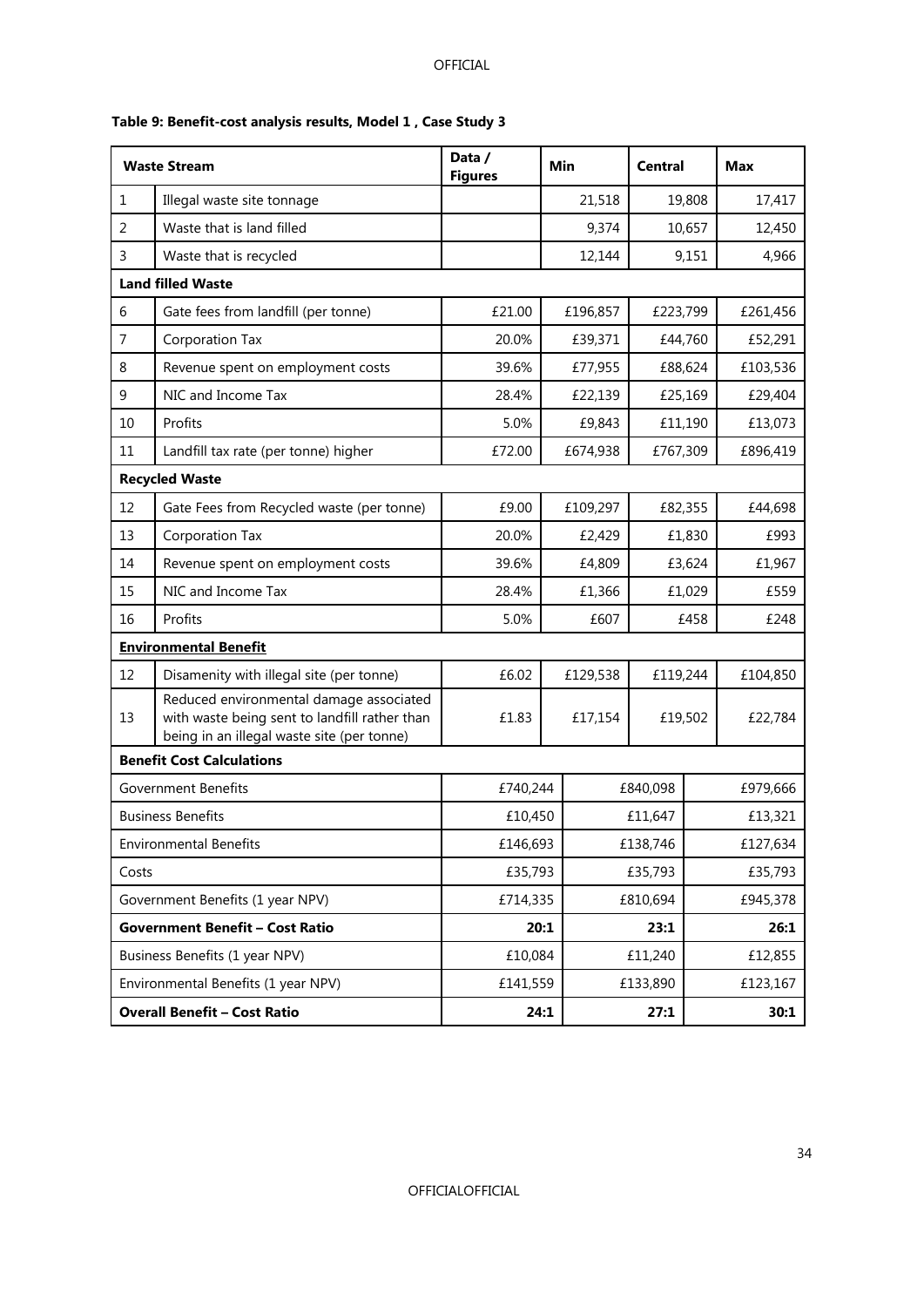#### Model 2

Model 2 assumes that all the waste at the site is landfill and would be charged at the standard gate fee of £21 per tonne. It also assumes that the waste carrier believes the site is legal and pays Landfill Tax as part of the gate fee. The total waste at the site can therefore be calculated as:

 $\label{eq:1} \small \textit{Tomnage} = \frac{\small \textit{Total Revenue}}{\small \textit{Gate Free} + \small \textit{Landfill Tax}}$ 

The waste approximation for Model 2 is outlined in Table 10 and the benefit-costs calculations are given in Table 11.

#### **Table 10: Waste Approximation, Model 2, Case Study 3**

| Approximate known Revenue                                                      | £306,154 |
|--------------------------------------------------------------------------------|----------|
| Landfill Gate Fee (per tonne)                                                  | £21.00   |
| Landfill Tax Rate (per tonne)                                                  | £80.00   |
| Total charged to consumer                                                      | £101.00  |
| Approximate Tonnage (approximate known revenue /<br>total charged to consumer) | 3031     |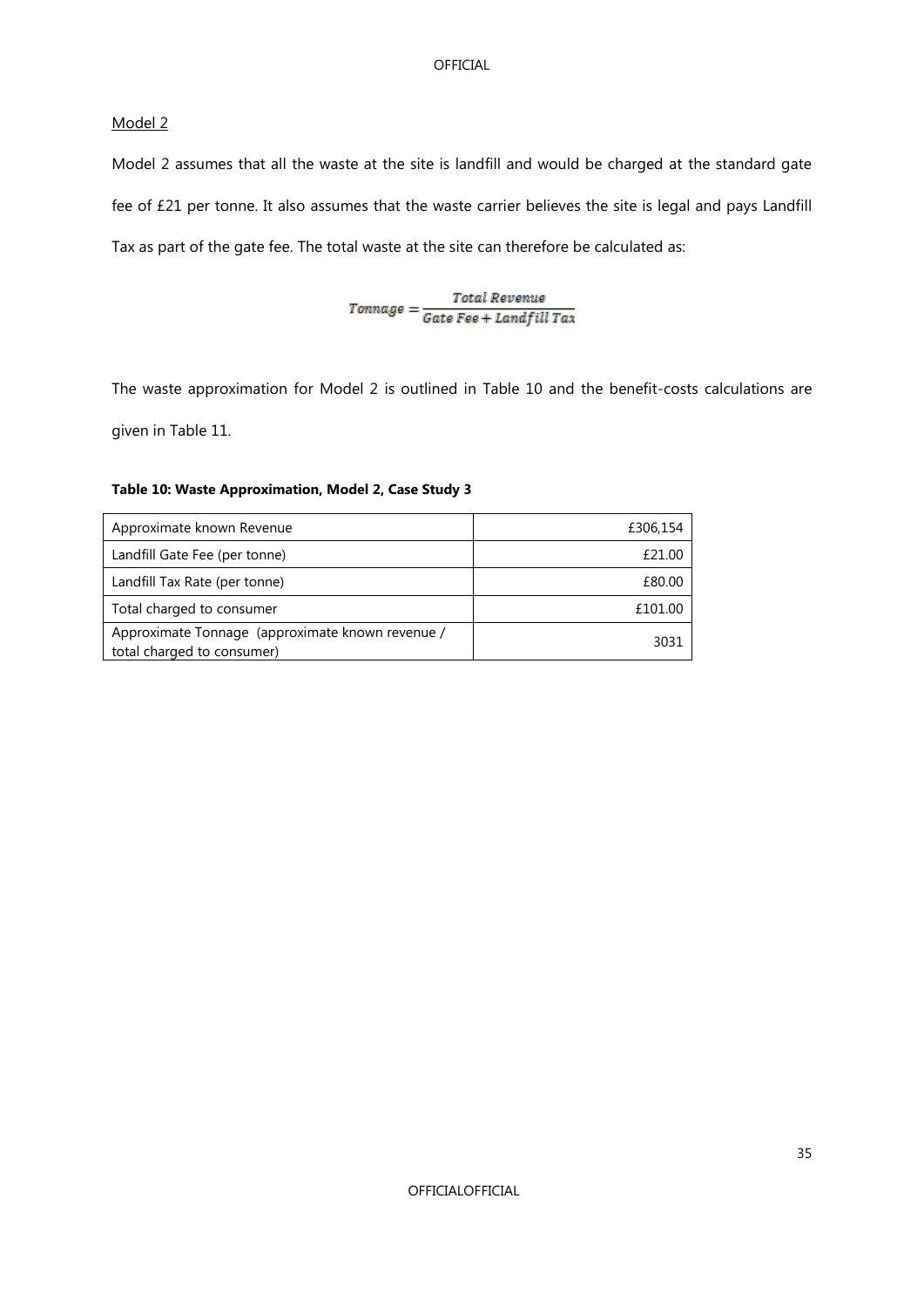| <b>Waste Stream</b>                    |                                                                                                                                        | Data / Figures | Min      |  |
|----------------------------------------|----------------------------------------------------------------------------------------------------------------------------------------|----------------|----------|--|
| 1                                      | Illegal waste site tonnage                                                                                                             |                | 3,031    |  |
| 2                                      | Waste that is land filled                                                                                                              |                | 3.031    |  |
|                                        | <b>Land filled Waste</b>                                                                                                               |                |          |  |
| 6                                      | Gate fees from landfill (per tonne)                                                                                                    | £21.00         | £63,656  |  |
| 7                                      | Corporation Tax                                                                                                                        | 20.0%          | £12,731  |  |
| 8                                      | Revenue spent on employment costs                                                                                                      | 39.6%          | £25,208  |  |
| 9                                      | NIC and Income Tax                                                                                                                     | 28.4%          | £7,159   |  |
| 10                                     | Profits                                                                                                                                | 5.0%           | £3,183   |  |
| 11                                     | Landfill tax rate (per tonne) higher                                                                                                   | £80.00         | £218,248 |  |
|                                        | <b>Environmental Benefit</b>                                                                                                           |                |          |  |
| 12                                     | Disamenity with illegal site (per tonne)                                                                                               | £6.02          | £18,267  |  |
| 13                                     | Reduced environmental damage associated with waste<br>being sent to landfill rather than being in an illegal<br>waste site (per tonne) | £1.83          | £5,546   |  |
| <b>Benefit - Cost Ratio</b>            |                                                                                                                                        |                |          |  |
| <b>Government Benefits</b>             |                                                                                                                                        |                | £238,139 |  |
| <b>Business Benefits</b>               |                                                                                                                                        | £3,183         |          |  |
| <b>Environmental Benefits</b>          |                                                                                                                                        | £23,813        |          |  |
| Costs                                  |                                                                                                                                        | £35,793        |          |  |
| Government Benefits (1 year NPV)       |                                                                                                                                        | £229,804       |          |  |
| <b>Government Benefit - Cost Ratio</b> |                                                                                                                                        |                | 6:1      |  |
| Business Benefits (1 year NPV)         |                                                                                                                                        | £3,071         |          |  |
| Environmental Benefits (1 year NPV)    |                                                                                                                                        | £22,980        |          |  |
|                                        | <b>Overall Benefit - Cost Ratio</b>                                                                                                    |                | 7:1      |  |

#### **Table 11: Benefit-cost analysis results, Model 2, Case Study 3**

#### Model 3

Model 3 assumes that all the waste at the site is landfill and would be charged at standard gate fee of £21 per tonne. It also assumes that the waste carrier knows the site is illegal and therefore does not have to pay landfill tax. Therefore the waste at the site is calculated using the following equation:

$$
\mathit{Tomage} = \frac{\mathit{Total Revenue}}{\mathit{Gate\,} \mathit{See}}
$$

36

OFFICIALOFFICIAL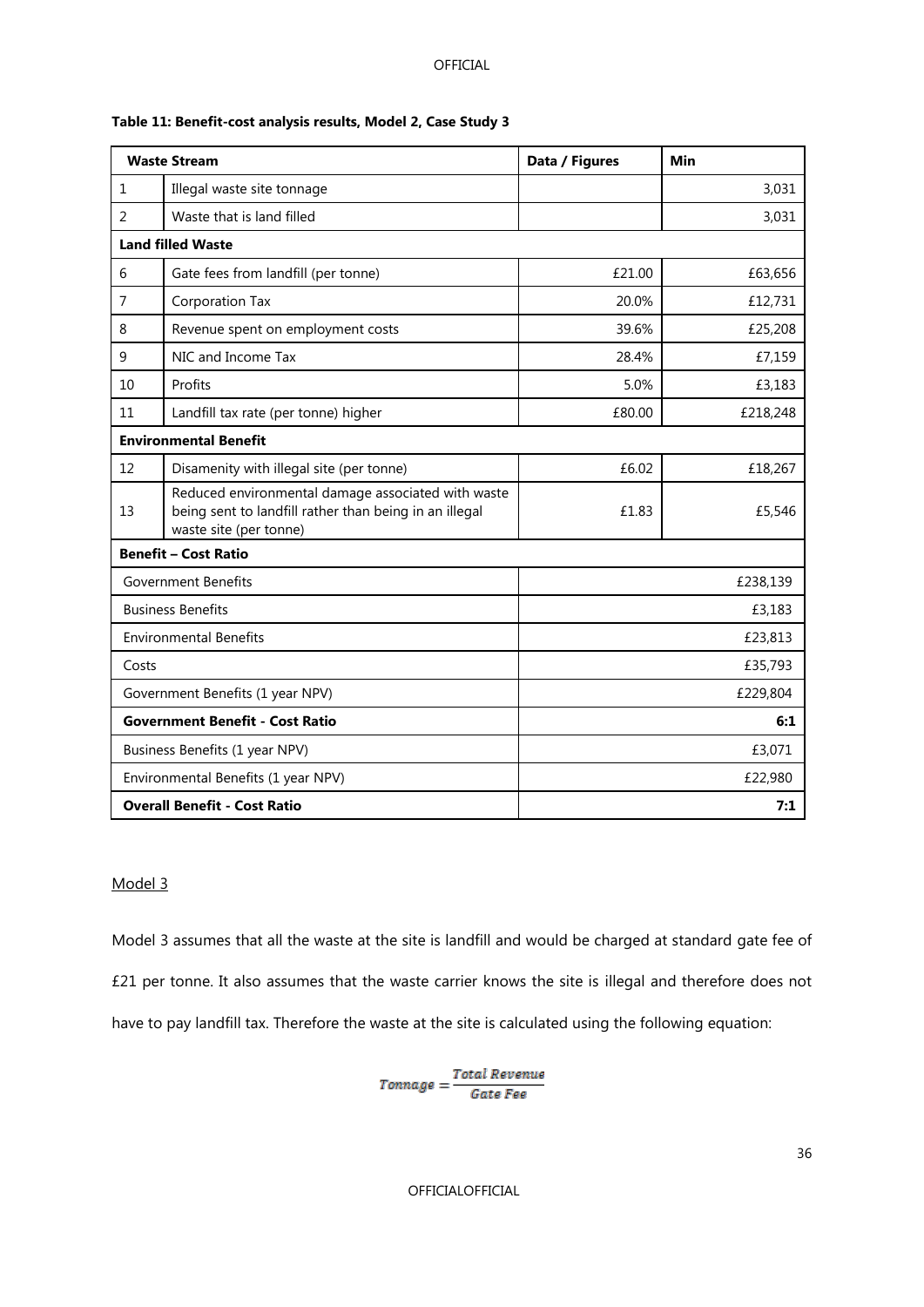The waste approximation for Model 3 is outlined in Table 12 and the benefit-costs calculations are

given in Table 13.

#### **Table 12: Waste Approximation, Model 3, Case Study 3**

| Approximate known Revenue                                                      | £306,154 |
|--------------------------------------------------------------------------------|----------|
| Landfill Gate Fee (per tonne)                                                  |          |
| Landfill Tax Rate (per tonne)                                                  | £80      |
| Total charged to consumer                                                      |          |
| Approximate Tonnage (approximate known revenue /<br>total charged to consumer) | 14,579   |

#### **Table 13: Benefit-cost analysis results, Model 3, Case Study 3**

| <b>Waste Stream</b>                    |                                                                                                                                        | Data / Figures | Min        |  |
|----------------------------------------|----------------------------------------------------------------------------------------------------------------------------------------|----------------|------------|--|
| $\mathbf{1}$                           | Illegal waste site tonnage                                                                                                             |                | 14,579     |  |
| 2                                      | Waste that is land filled                                                                                                              |                | 14,579     |  |
|                                        | <b>Land filled Waste</b>                                                                                                               |                |            |  |
| 6                                      | Gate fees from landfill (per tonne)                                                                                                    | £21.00         | £306,154   |  |
| $\overline{7}$                         | Corporation Tax                                                                                                                        | 20.0%          | £61,231    |  |
| 8                                      | Revenue spent on employment costs                                                                                                      | 39.6%          | £121,237   |  |
| 9                                      | NIC and Income Tax                                                                                                                     | 28.4%          | £34,431    |  |
| 10                                     | Profits                                                                                                                                | 5.0%           | £15,308    |  |
| 11                                     | Landfill tax rate (per tonne) higher                                                                                                   | £80.00         | £1,049,671 |  |
|                                        | <b>Environmental Benefit</b>                                                                                                           |                |            |  |
| 12                                     | Disamenity with illegal site (per tonne)                                                                                               | £6.02          | £87,766    |  |
| 13                                     | Reduced environmental damage associated with<br>waste being sent to landfill rather than being in an<br>illegal waste site (per tonne) | £1.83          | £26,680    |  |
|                                        | <b>Benefit - Cost Ratio</b>                                                                                                            |                |            |  |
|                                        | <b>Government Benefits</b>                                                                                                             | £1,145,333     |            |  |
|                                        | <b>Business Benefits</b>                                                                                                               | £15,308        |            |  |
| <b>Environmental Benefits</b>          |                                                                                                                                        | £114,445       |            |  |
| Costs                                  |                                                                                                                                        | £35,793        |            |  |
| Government Benefits (1 year NPV)       |                                                                                                                                        | £1,105,246     |            |  |
| <b>Government Benefit - Cost Ratio</b> |                                                                                                                                        |                | 31:1       |  |
| Business Benefits (1 year NPV)         |                                                                                                                                        | £14,772        |            |  |
| Environmental Benefits (1 year NPV)    |                                                                                                                                        | £110,440       |            |  |
| <b>Overall Benefit - Cost Ratio</b>    |                                                                                                                                        |                | 34:1       |  |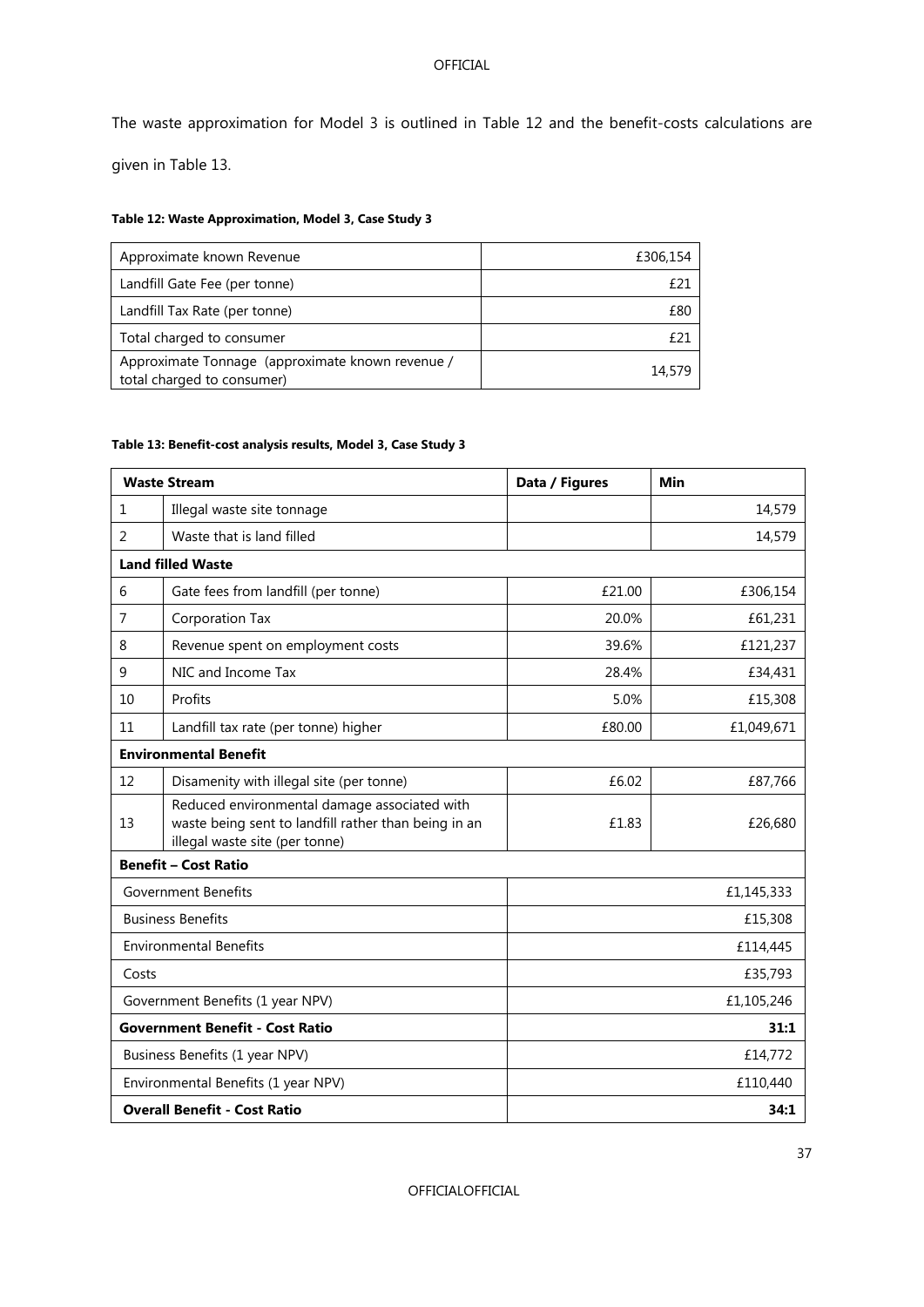There is a high degree of uncertainty around the benefit-cost calculations for CS3. The lack of finite waste figures meant several assumptions were used to derive estimates of waste at the site. These generated a benefit-cost ratio of between 7:1 and 34:1, depending on the model applied. Estimates of waste at the site varied between 9,000 and 14,000 tonnes and based on discussions with SEPA it is unlikely that there is this amount of waste at the site currently. This implies that the waste has either been treated or disposed of correctly, or illegally dumped elsewhere. Also, there is likely to be a mix of material at the site; some landfill waste, some recycling and other valuable materials which would have been extracted. Ultimately there is too much conjecture in this case study for the results to be treated in a reliable and robust manner.

#### <span id="page-37-0"></span>**Discussion**

The benefit-cost ratios of 15:1 and 31:1 for case studies one and two, respectively, are substantially higher than the benefit-cost ratio of increased spending on waste crime enforcement in the Eunomia report (4:1). However, the Eunomia report covers a wide variety of waste crime throughout England and Wales and this generates an average value which takes into account all waste crimes from the minor through to more serious cases. The case by case methodology used in this report offers a different perspective to the Eunomia report and focuses on the most serious sites. The scale of the results highlight the serious nature of the "invisible problem" that is waste crime.

The greatest benefit that the government can derive from closing an illegal waste site (IWS) is in terms of tax revenues from Landfill Tax, Corporation Tax and employment related taxes (Figure 4). Societal and business benefits are significantly smaller than government benefits when using the Eunomia modelling approach. Part 1 of this report recommends analysing the societal benefits in terms of the "replacement cost approach". This approach is based on the assumption that, if people incur costs to replace damages caused for example by pollution, then a cleaner environment must be worth at least what people paid to restore it. There is potential to expand the benefit-cost modelling in Part 2 of the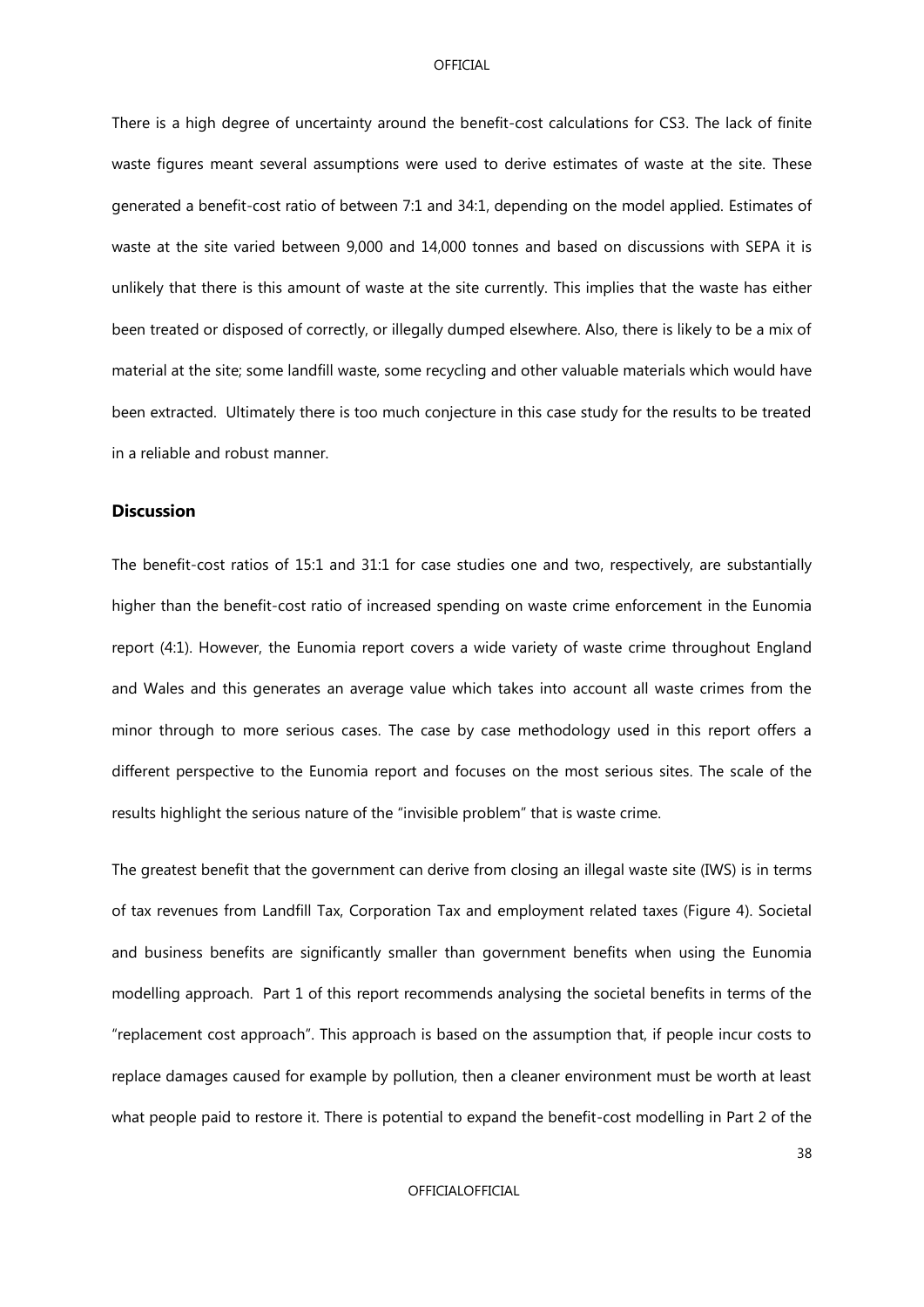report by applying the replacement cost approach on a site-by-site basis. This will require detailed information on the scale and degree of pollution incidences associated with the breach in permit and an indicative cost associated with cleaning up the breach.



**Figure 3: Comparison of benefits (central estimates) for the three case studies**

One of the key issues associated with the modelling presented in the analysis is the quality of the data regarding the waste stream at the IWS. As outlined in Part 1, a key element to support benefit-cost analysis is a robust baseline at which to assess changes and a systematic data collection strategy is also warranted. Case studies one and two did have an estimate of the waste at the site, but this could have been extended further by including data on the *types* of waste at the site e.g. landfill (inert or non-inert) or recyclable etc. A further enhancement would have been data on how the waste stream at the IWS developed over time. The Eunomia method is based on waste from an IWS re-entering the waste stream through excavation and waste which would have been previously disposed of at the IWS now being diverted into the legal waste sector. For the Scottish case studies it would have been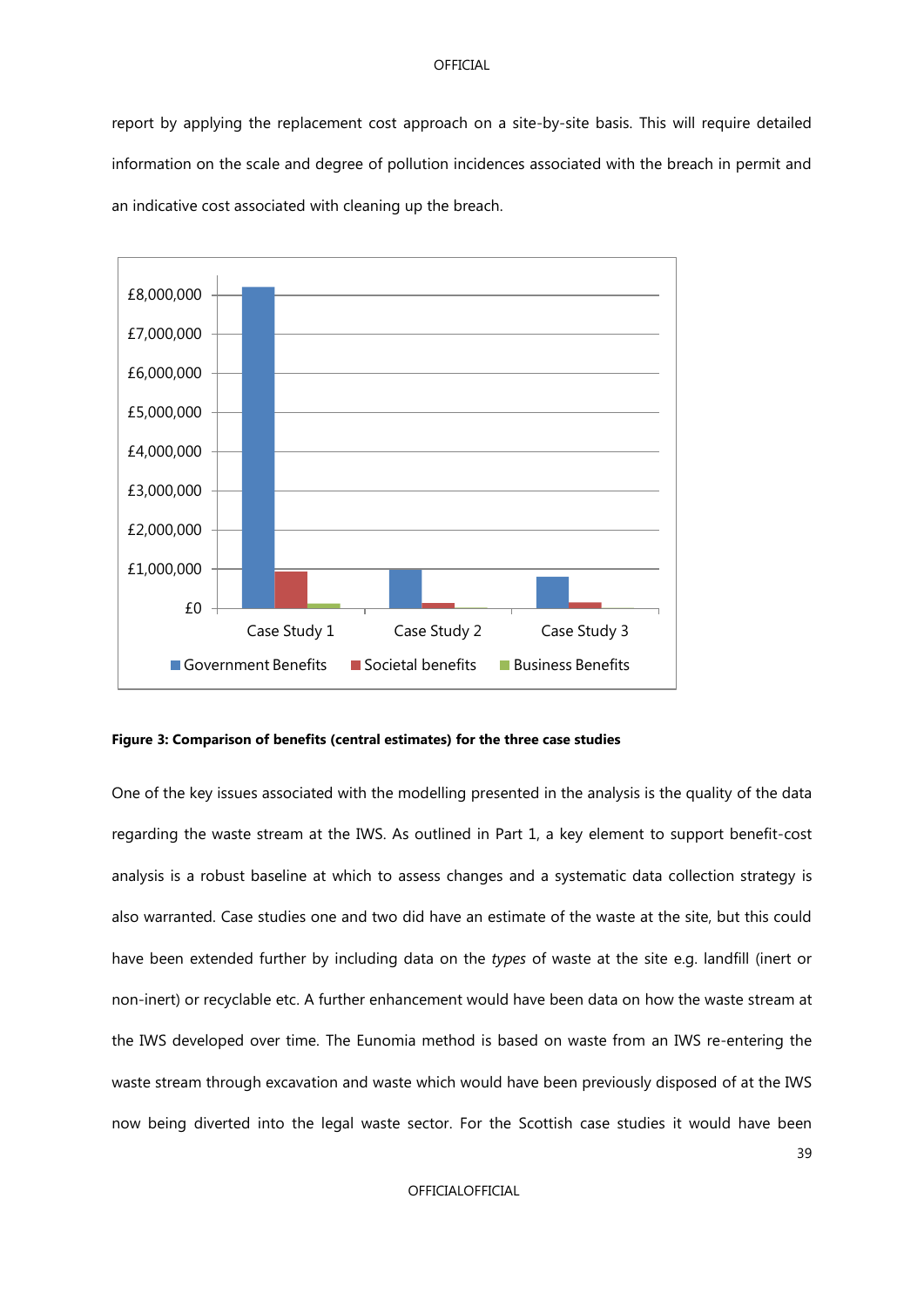worthwhile knowing whether waste was re-diverted and if so how much and over what time scale. This would have allowed sensitivity analysis to be undertaken over a longer time period. It is also recognised that one of the limitations when applying the Eunomia model to the Scottish case studies is the fact that the waste has remained at the IWS and has not yet been removed. However, the benefit-cost ratio is still useful and provides an indication of the benefits that accrue from closing the IWS and re-diverting all future waste into the legal waste stream.

A further refinement of the model would have been the inclusion of excavation and haulage costs associated with the removal of waste from an IWS and transport to a legal waste site. It is recognised that there would be costs associated with this for the regulator, but there would also be benefits for the haulage company. These figures were not included in the analysis but were included in the model outline (see Figure 1).

From case study three it is clear that monitoring is incomplete for a smaller IWS and sites which do not require a permit. The data provided for the analysis was based heavily on estimations from one revenue figure based on one week in two years. A lack of data makes it inherently difficult to compare across case studies and enforcement approaches. Where possible, more detail would be required on the waste at the site and the associated waste streams to allow reliable and robust comparisons to be made.

An improvement in data collection and reporting would allow future cost-effective analysis and benefit-cost analysis, such as those outlined in Part 1 of the report, to be conducted more efficiently and robustly. If SEPA is aiming to compare future enforcement programmes, more systematic data collection would be required on (i) number of inspections, (ii) the number of warning letters and notices received by each waste site, as well as (iii) detail on the waste stream at sites. The ideal scenario, from an economic modelling perspective is that all sites would be visited once per annum. Theoretically, this increases the willingness of sites to comply with regulation as the risk of being

#### OFFICIALOFFICIAL

40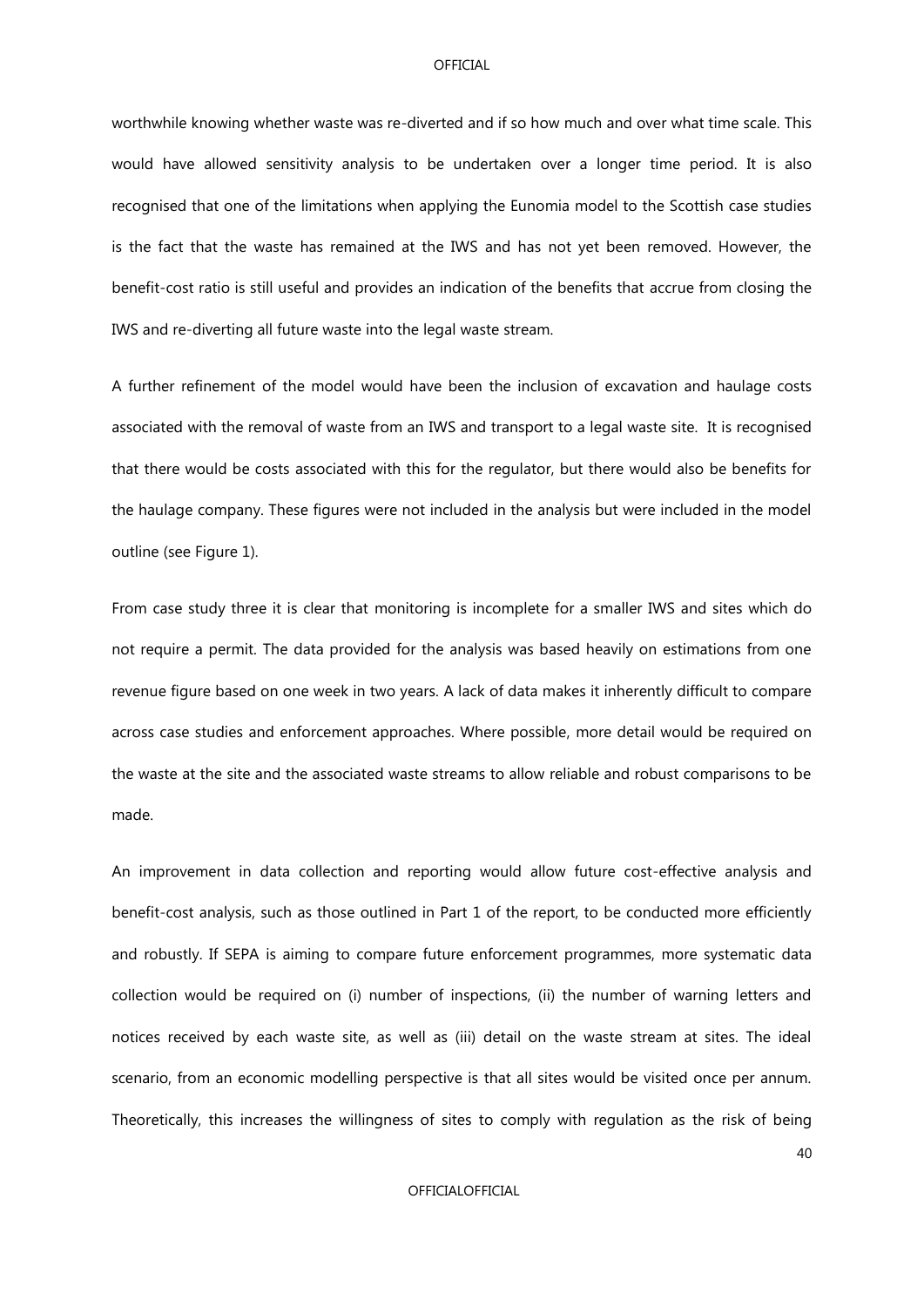found to be breaking the law is higher. This follows the recommendations in the Eunomia report, "the reduction of waste crime through greater deterrence must be at the heart of any set of recommendations... the prospect of being investigated and ultimately prosecuted can heavily offset the perceived profitability of an illegal waste activity"<sup>21</sup>. If there were data available on the number of inspections prior to the set annual inspections and associated compliance information, it would be possible to determine the actual effect of annual inspection on compliance.

#### <span id="page-40-0"></span>**Conclusion and Key Recommendations**

This report has aimed to 1) provide an introduction to cost-effective and benefit-cost analysis and illustrate how these tools could be applied to compare four enforcement actions for waste crime: inspections, final warning letters, notices and referrals to the Procurator Fiscal and 2) apply a benefitcost analysis to determine the costs and benefits of waste crime enforcement for three separate Scottish Case studies.

Benefit-cost analysis for case studies one and two derived marginal returns of enforcement of £15.26 and £31.48 respectively. The greatest benefits of increased enforcement were to the government in terms of increased Landfill Tax and other employment related taxes. Additional benefits accrued to legal waste site operators in the form of increased profits and for wider society in terms of improved environmental conditions.

In both Parts 1 and 2 of the report the key recommendation was that reliable assessment relies on a well established baseline and a detailed associated data set. It is recommended that SEPA aims to enhance its reporting of waste crime monitoring and enforcement to allow future cost-effective and benefit-cost analyses to be conducted more efficiently and robustly.

 $\overline{a}$ 

<sup>&</sup>lt;sup>21</sup> Eunomia (2014) Waste Crime, Tackling Britain's Dirty Secret. Online:

http://www.esauk.org/esa\_reports/ESAET\_Waste\_Crime\_Tackling\_Britains\_Dirty\_Secret\_LIVE.pdf. Accessed 12/10/2014.